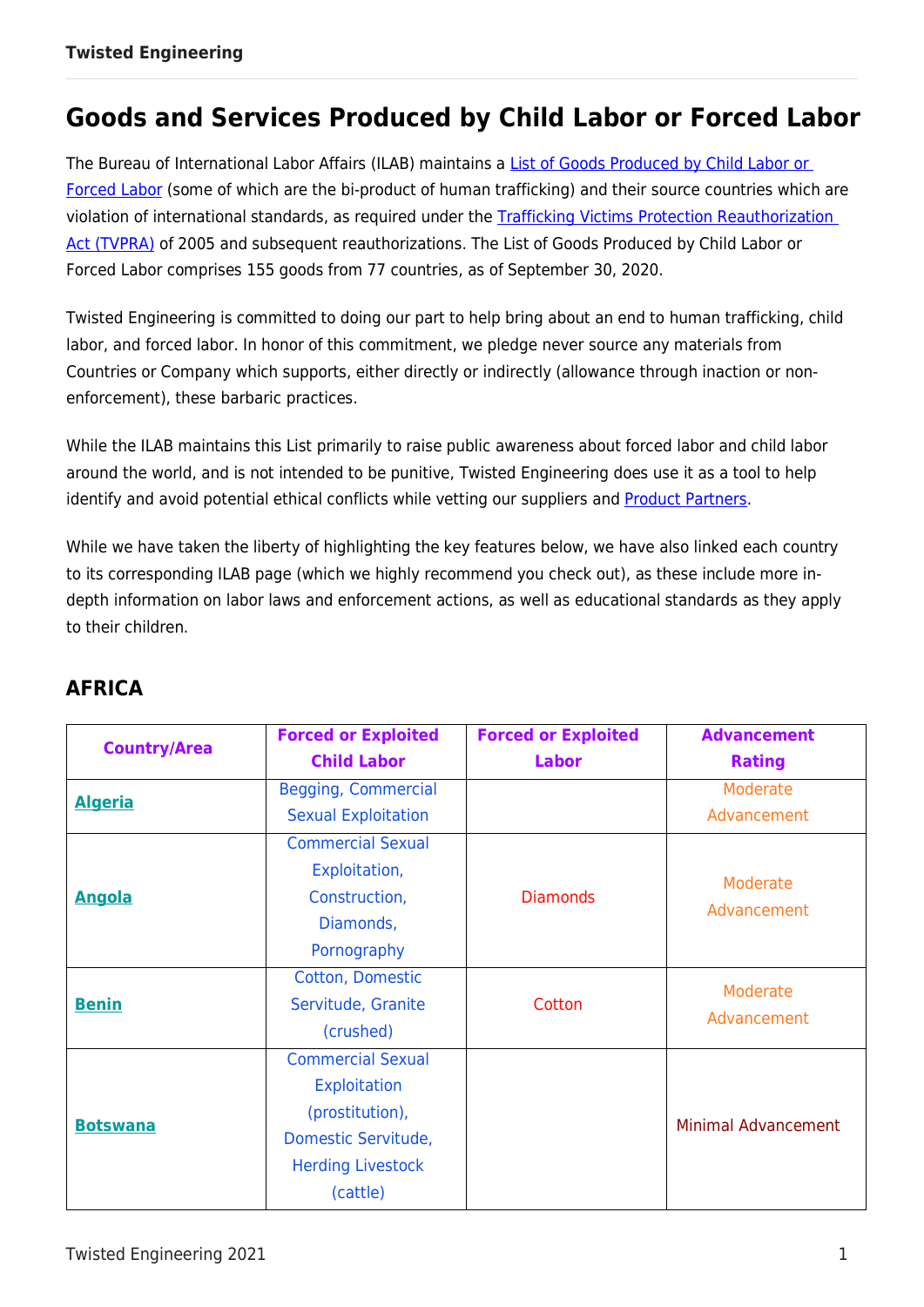|                            | <b>Forced or Exploited</b>  | <b>Forced or Exploited</b> | <b>Advancement</b>         |
|----------------------------|-----------------------------|----------------------------|----------------------------|
| <b>Country/Area</b>        | <b>Child Labor</b>          | <b>Labor</b>               | <b>Rating</b>              |
|                            | <b>Commercial Sexual</b>    |                            |                            |
| <b>Burkina Faso</b>        | Exploitation, Cotton,       | Cotton, Gold               | <b>Minimal Advancement</b> |
|                            | Gold, Granite               |                            |                            |
| <b>Burundi</b>             | <b>Commercial Sexual</b>    |                            | Moderate                   |
|                            | <b>Exploitation, Gold</b>   |                            | Advancement                |
|                            | <b>Commercial Sexual</b>    |                            | Moderate                   |
| <b>Cabo Verde</b>          | Exploitation,               |                            | Advancement                |
|                            | Construction                |                            |                            |
| <b>Cameroon</b>            | <b>Commercial Sexual</b>    |                            | Moderate                   |
|                            | <b>Exploitation, Cocoa</b>  |                            | Advancement                |
| <b>Central African</b>     | <b>Armed Combatants</b>     |                            | Moderate                   |
| <b>Republic (CAR)</b>      | (non-state groups),         |                            | Advancement                |
|                            | <b>Diamonds</b>             |                            |                            |
|                            | Domestic Servitude,         |                            | Moderate                   |
| <b>Chad</b>                | <b>Herding Livestock</b>    |                            | Advancement                |
|                            | (cattle)                    |                            |                            |
| <b>Comoros</b>             | Agricultural Labor,         |                            | Moderate                   |
|                            | <b>Domestic Servitude</b>   |                            | Advancement                |
| Côte d'Ivoire              | Cocoa, Coffee               | Cocoa, Coffee              | Moderate                   |
| (Ivory Coast)              |                             |                            | Advancement                |
|                            | <b>Armed Combatants</b>     |                            |                            |
|                            | (non-state groups),         |                            |                            |
|                            | <b>Cobalt Ore</b>           |                            |                            |
|                            | (heterogenite),             | Gold, Tantalum Ore         | No Advancement -           |
| <b>Democratic Republic</b> | Copper, Diamonds,           | (coltan), Tin Ore          | Efforts made but           |
| of the Congo (DRC)         | Gold, Sexual                | (cassiterite), Tungsten    | complicit in forced        |
|                            | <b>Exploitation, Sexual</b> | Ore (wolframite)           | child labor                |
|                            | Slavery, Tantalum Ore       |                            |                            |
|                            | (coltan), Tin Ore           |                            |                            |
|                            | (cassiterite), Tungsten     |                            |                            |
|                            | Ore (wolframite)            |                            |                            |
|                            | <b>Commercial Sexual</b>    |                            | Moderate                   |
| <b>Djibouti</b>            | <b>Exploitation, Street</b> |                            | Advancement                |
|                            | <b>Work</b>                 |                            |                            |
|                            | <b>Bricks, Commercial</b>   |                            |                            |
| <b>Egypt</b>               | Sexual Exploitation,        |                            | Moderate                   |
|                            | Cotton, Limestone           |                            | Advancement                |
|                            | (stone)                     |                            |                            |
| <b>Equatorial Guinea</b>   | No Data                     | No Data                    | No Data                    |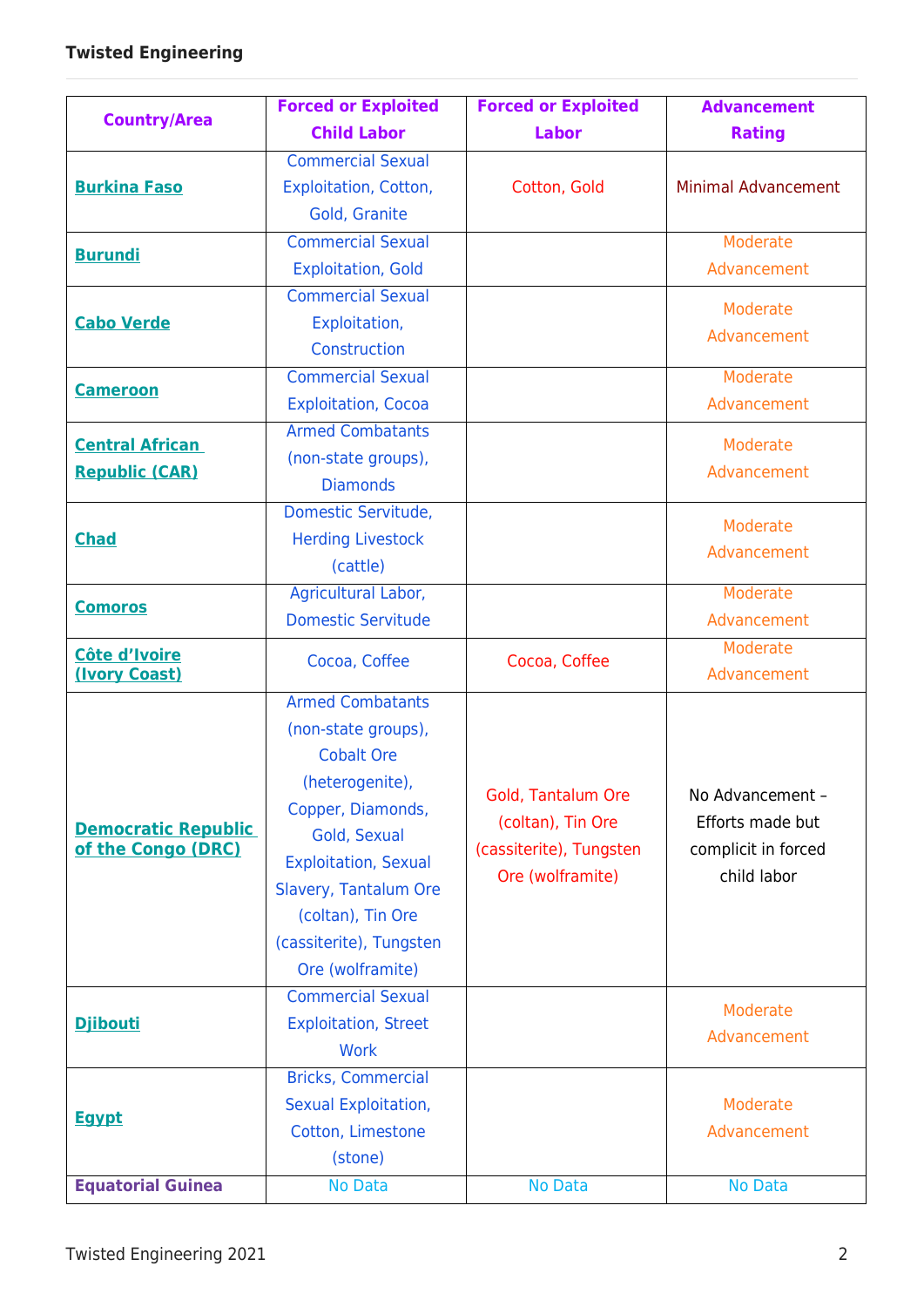| <b>Country/Area</b> | <b>Forced or Exploited</b>    | <b>Forced or Exploited</b> | <b>Advancement</b>         |
|---------------------|-------------------------------|----------------------------|----------------------------|
|                     | <b>Child Labor</b>            | <b>Labor</b>               | <b>Rating</b>              |
|                     | Agricultural Labor,           |                            | No Advancement -           |
| <b>Eritrea</b>      | <b>Armed Combatants</b>       |                            | Efforts made but           |
|                     | (national service)            |                            | complicit in forced        |
|                     |                               |                            | child labor                |
|                     | Agricultural Labor,           |                            |                            |
| eSwatini            | Domestic Servitude,           |                            | Moderate                   |
|                     | <b>Herding Livestock</b>      |                            | Advancement                |
|                     | (bovines)                     |                            |                            |
|                     | <b>Commercial Sexual</b>      |                            |                            |
|                     | <b>Exploitation, Domestic</b> |                            |                            |
|                     | Servitude, Gold,              |                            | Moderate                   |
| <b>Ethiopia</b>     | <b>Herding Livestock</b>      | Textiles (hand-woven)      | Advancement                |
|                     | (cattle), Khat                |                            |                            |
|                     | (stimulant plant),            |                            |                            |
|                     | Textiles (hand-woven)         |                            |                            |
|                     | <b>Commercial Sexual</b>      |                            | <b>Minimal Advancement</b> |
| Gabon               | <b>Exploitation, Domestic</b> |                            | - Efforts made but         |
|                     | Servitude                     |                            | continued practice         |
|                     |                               |                            | delayed advancement        |
| Gambia              | <b>Begging, Commercial</b>    |                            | Moderate                   |
|                     | <b>Sexual Exploitation</b>    |                            | Advancement                |
|                     | Cocoa, Commercial             |                            |                            |
| Ghana               | Sexual Exploitation,          | Tilapia (fish)             | <b>Minimal Advancement</b> |
|                     | Gold, Pornography,            |                            |                            |
|                     | Tilapia (fish)                |                            |                            |
|                     | Begging, Cashews,             |                            |                            |
| <b>Guinea</b>       | Cocoa, Coffee,                |                            | <b>Minimal Advancement</b> |
|                     | Diamonds, Gold                |                            |                            |
| Guinea-Bissau       | Agricultural Labor,           |                            | <b>Minimal Advancement</b> |
|                     | <b>Begging</b>                |                            |                            |
|                     | Agricultural Labor,           |                            |                            |
|                     | Coffee, Commercial            |                            |                            |
|                     | Sexual Exploitation,          |                            |                            |
|                     | Domestic Servitude,           |                            | Moderate                   |
| <b>Kenya</b>        | Fish, Gold, Khat/Miraa        |                            | Advancement                |
|                     | (stimulant plant),            |                            |                            |
|                     | Rice, Sand, Sisal,            |                            |                            |
|                     | Sugarcane, Tea,               |                            |                            |
|                     | <b>Tobacco</b>                |                            |                            |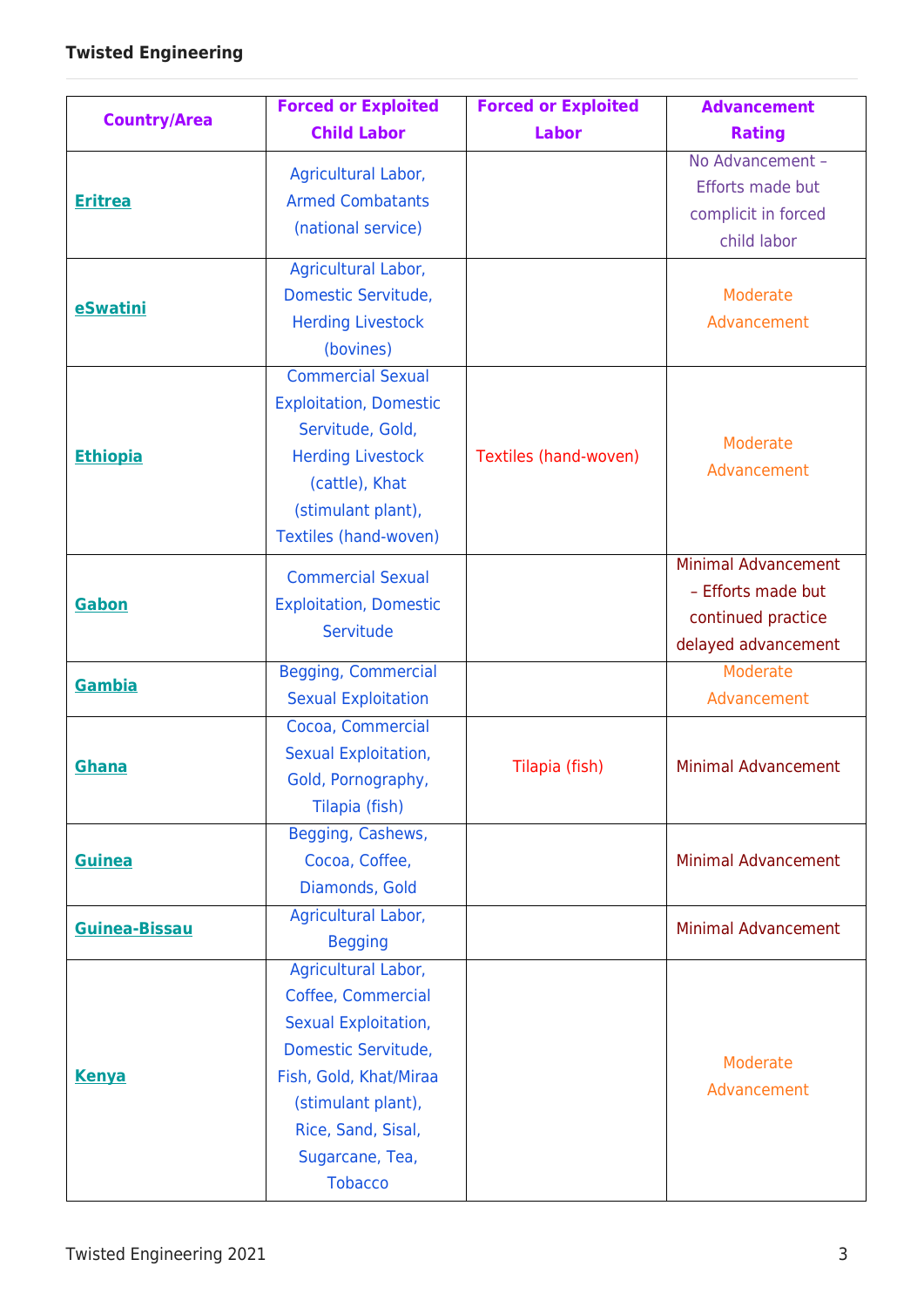|                     | <b>Forced or Exploited</b>    | <b>Forced or Exploited</b> | <b>Advancement</b>         |
|---------------------|-------------------------------|----------------------------|----------------------------|
| <b>Country/Area</b> | <b>Child Labor</b>            | <b>Labor</b>               | <b>Rating</b>              |
|                     | <b>Commercial Sexual</b>      |                            |                            |
| Lesotho             | <b>Exploitation, Domestic</b> |                            | Moderate                   |
|                     | Servitude, Herding            |                            | Advancement                |
|                     | Livestock (cattle)            |                            |                            |
|                     | Diamonds, Domestic            |                            |                            |
| Liberia             | Servitude, Gold,              |                            | <b>Minimal Advancement</b> |
|                     | <b>Rubber</b>                 |                            |                            |
| <b>Libya</b>        | No Data                       | <b>No Data</b>             | No Data                    |
|                     | Agricultural Labor,           |                            |                            |
|                     | <b>Commercial Sexual</b>      |                            |                            |
| <b>Madagascar</b>   | <b>Exploitation, Domestic</b> |                            | Moderate                   |
|                     | Servitude, Mica,              |                            | Advancement                |
|                     | Sapphires, Stone,             |                            |                            |
|                     | Vanilla                       |                            |                            |
|                     | <b>Commercial Sexual</b>      |                            | Moderate                   |
| <b>Malawi</b>       | Exploitation, Tea,            | <b>Tobacco</b>             | Advancement                |
|                     | <b>Tobacco</b>                |                            |                            |
|                     | <b>Armed Combatants,</b>      |                            |                            |
| <b>Mali</b>         | Cotton, Gold,                 | Hereditary Slavery,        | Moderate                   |
|                     | Hereditary Slavery,           | <b>Rice</b>                | Advancement                |
|                     | <b>Rice</b>                   |                            |                            |
|                     |                               |                            | No Advancement -           |
|                     | <b>Herding Livestock</b>      |                            | Efforts made but           |
| <b>Mauritania</b>   | (cattle & goats),             |                            | continued policy and       |
|                     | <b>Hereditary Slavery</b>     |                            | practice that delayed      |
|                     |                               |                            | advancement                |
|                     | <b>Commercial Sexual</b>      |                            |                            |
| <b>Mauritius</b>    | Exploitation,                 |                            | <b>Minimal Advancement</b> |
|                     | <b>Construction, Street</b>   |                            |                            |
|                     | <b>Work</b>                   |                            |                            |
| <b>Morocco</b>      | <b>Artisanal Handcrafts,</b>  |                            | <b>Minimal Advancement</b> |
|                     | <b>Domestic Servitude</b>     |                            |                            |
|                     | <b>Commercial Sexual</b>      |                            | Moderate                   |
| <b>Mozambique</b>   | <b>Exploitation, Domestic</b> |                            | Advancement                |
|                     | Servitude, Tobacco            |                            |                            |
|                     | <b>Commercial Sexual</b>      |                            |                            |
| <b>Namibia</b>      | <b>Exploitation, Domestic</b> |                            | Significant                |
|                     | Servitude, Street             |                            | Advancement                |
|                     | <b>Work</b>                   |                            |                            |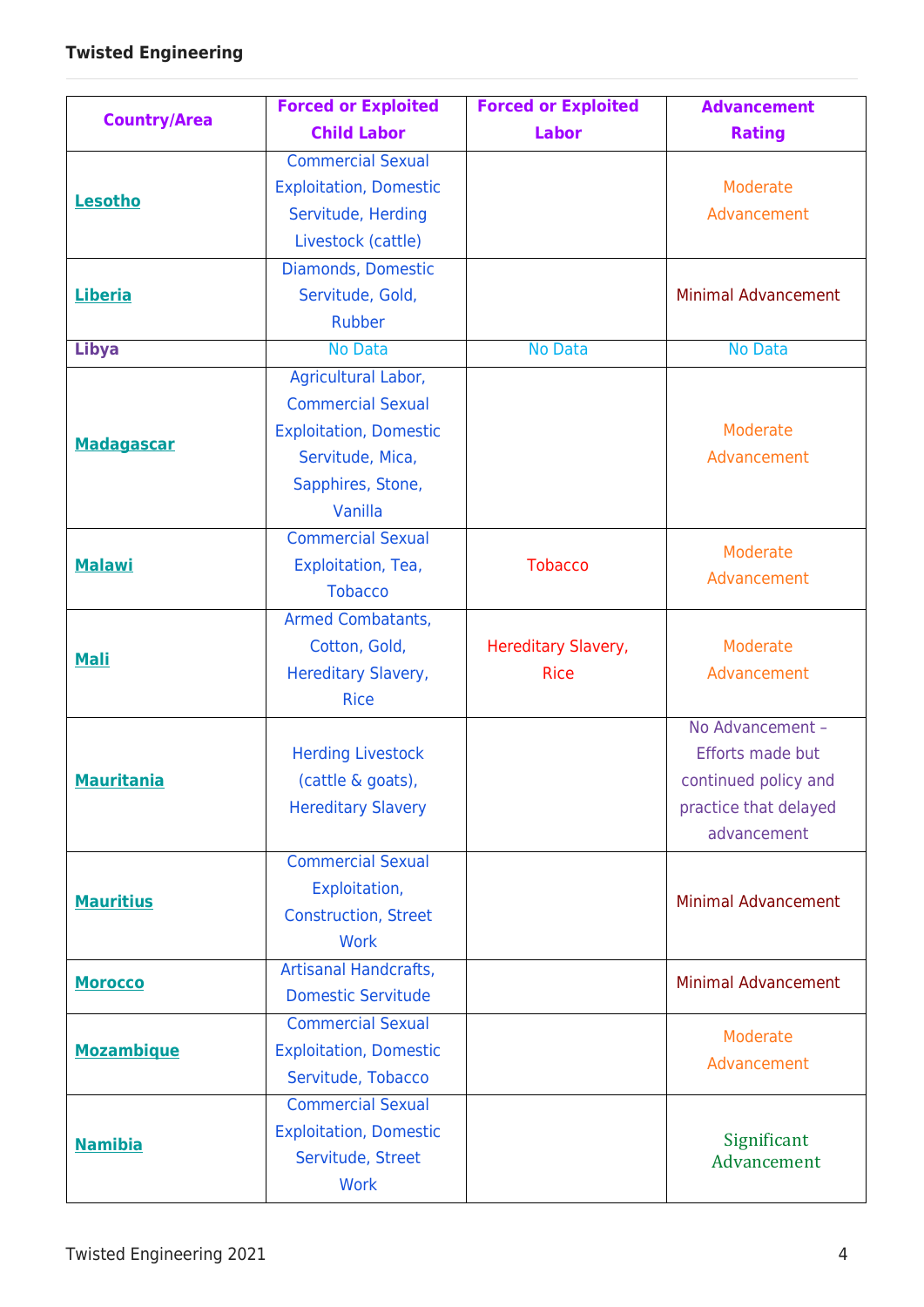|                                                                          | <b>Forced or Exploited</b>                                                                                                                                                                                                                                                                  | <b>Forced or Exploited</b>                | <b>Advancement</b>         |
|--------------------------------------------------------------------------|---------------------------------------------------------------------------------------------------------------------------------------------------------------------------------------------------------------------------------------------------------------------------------------------|-------------------------------------------|----------------------------|
| <b>Country/Area</b>                                                      | <b>Child Labor</b>                                                                                                                                                                                                                                                                          | <b>Labor</b>                              | <b>Rating</b>              |
| <b>Niger</b>                                                             | Gold, Herding<br>Livestock (cattle),<br>Hereditary Slavery,<br>Gypsum (mineral),<br>Salt, Trona (mineral)                                                                                                                                                                                   | <b>Herding Livestock</b><br>(cattle)      | Moderate<br>Advancement    |
| <b>Nigeria</b>                                                           | <b>Artisan Mining, Armed</b><br>Combatants, Cocoa,<br><b>Commercial Sexual</b><br>Exploitation, Gold,<br>Granite, Gravel<br>(crushed stone)<br>Monioc/Cassava, Sand                                                                                                                         | Cocoa, Granite, Gravel<br>(crushed stone) | <b>Minimal Advancement</b> |
| <b>Republic of the</b><br><b>Congo</b>                                   | <b>Commercial Sexual</b><br><b>Exploitation, Domestic</b><br>Servitude                                                                                                                                                                                                                      |                                           | Moderate<br>Advancement    |
| <b>Rwanda</b>                                                            | Domestic Servitude,<br>Tea                                                                                                                                                                                                                                                                  |                                           | Moderate<br>Advancement    |
| <b>Saint Helena,</b><br><b>Ascension, and</b><br><b>Tristan da Cunha</b> | <b>No Evidence Found</b><br>(however, the<br>government has yet<br>to define by law or<br>regulation the types<br>of work prohibited to<br>children; while gaps<br>remain in legislation<br>related to forced child<br>labor and the<br>trafficking of children<br>for labor exploitation.) |                                           | <b>Minimal Advancement</b> |
| <b>Sao Tome &amp;</b><br><b>Principe</b>                                 | Agricultural Labor,<br><b>Commercial Sexual</b><br><b>Exploitation</b>                                                                                                                                                                                                                      |                                           | <b>Minimal Advancement</b> |
| <b>Senegal</b>                                                           | Begging, Domestic<br>Servitude, Gold,<br><b>Street Work</b>                                                                                                                                                                                                                                 |                                           | Moderate<br>Advancement    |
| <b>Seychelles</b>                                                        | <b>Commercial Sexual</b><br>Exploitation                                                                                                                                                                                                                                                    |                                           | <b>Minimal Advancement</b> |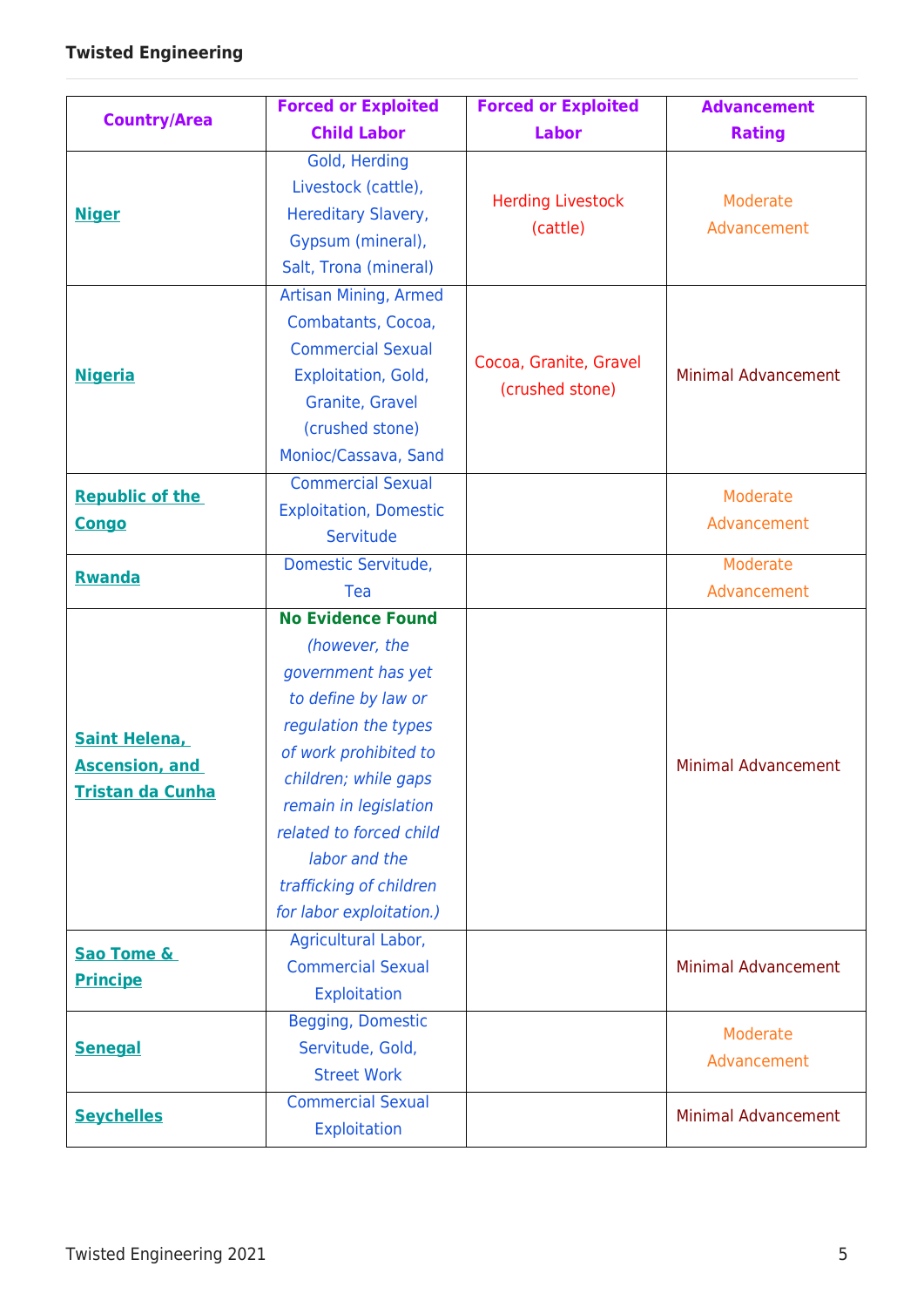|                     | <b>Forced or Exploited</b>                                                                                                                                                 | <b>Forced or Exploited</b>           | <b>Advancement</b>                                                                                        |
|---------------------|----------------------------------------------------------------------------------------------------------------------------------------------------------------------------|--------------------------------------|-----------------------------------------------------------------------------------------------------------|
| <b>Country/Area</b> | <b>Child Labor</b>                                                                                                                                                         | <b>Labor</b>                         | <b>Rating</b>                                                                                             |
| <b>Sierra Leone</b> | Cocoa, Coffee,<br><b>Commercial Sexual</b><br>Exploitation,<br>Diamonds, Fishing,<br>Granite, Palm Oil                                                                     | <b>Diamonds</b>                      | Moderate<br>Advancement                                                                                   |
| <b>Somalia</b>      | <b>Armed Combatants</b><br>(national service &<br>non-state groups),<br><b>Commercial Sexual</b><br><b>Exploitation, Street</b><br><b>Work</b>                             |                                      | <b>Minimal Advancement</b><br>- Efforts made but<br>continued practice<br>delayed advancement             |
| <b>South Africa</b> | <b>Begging, Commercial</b><br>Sexual Exploitation,                                                                                                                         |                                      | <b>Minimal Advancement</b>                                                                                |
| <b>South Sudan</b>  | <b>Armed Combatants</b><br>(national service),<br><b>Commercial Sexual</b><br><b>Exploitation, Herding</b><br>Livestock (cattle)                                           | <b>Herding Livestock</b><br>(cattle) | No Advancement -<br>Efforts made but<br>complicit in forced<br>child labor                                |
| <b>Sudan</b>        | Gold                                                                                                                                                                       |                                      | <b>Incomplete Data</b>                                                                                    |
| <b>Tanzania</b>     | Cloves, Coffee,<br>Domestic Servitude,<br>Gold, Nile Perch (fish),<br>Sisal, Tanzanite<br>(gem), Tea, Tobacco                                                              |                                      | <b>Minimal Advancement</b><br>- Efforts made but<br>continued practice<br>delayed advancement             |
| <b>Togo</b>         | <b>Commercial Sexual</b><br><b>Exploitation, Domestic</b><br>Servitude                                                                                                     |                                      | <b>Minimal Advancement</b>                                                                                |
| <b>Tunisia</b>      | Begging, Domestic<br>Servitude                                                                                                                                             |                                      | Moderate<br>Advancement                                                                                   |
| <b>Uganda</b>       | Bricks, Charcoal,<br>Coffee, Commercial<br>Sexual Exploitation,<br>Fish, Gold, Herding<br>Livestock (cattle),<br>Rice, Sand, Stone,<br>Sugarcane, Tea,<br>Tobacco, Vanilla |                                      | <b>Minimal Advancement</b><br>- Efforts made but<br>regression in practice<br>that delayed<br>advancement |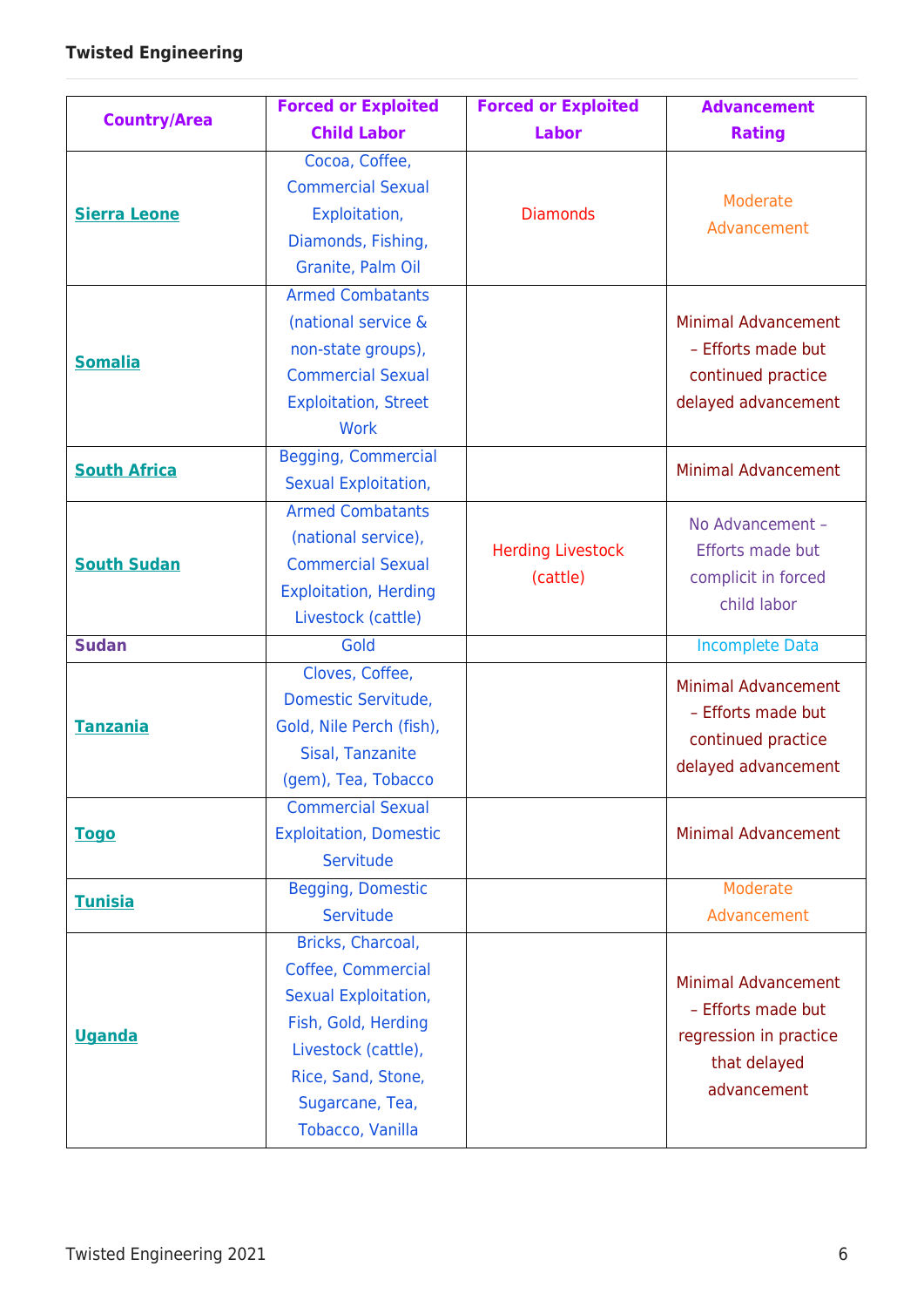| <b>Country/Area</b> | <b>Forced or Exploited</b><br><b>Child Labor</b>                                                                   | <b>Forced or Exploited</b><br><b>Labor</b> | <b>Advancement</b><br><b>Rating</b> |
|---------------------|--------------------------------------------------------------------------------------------------------------------|--------------------------------------------|-------------------------------------|
| <b>Zambia</b>       | Cotton, Gems,<br><b>Commercial Sexual</b><br><b>Exploitation, Herding</b><br>Livestock (cattle),<br>Stone, Tobacco |                                            | Moderate<br>Advancement             |
| <b>Zimbabwe</b>     | <b>Commercial Sexual</b><br>Exploitation, Mining,<br>Sugarcane, Tobacco                                            |                                            | Moderate<br>Advancement             |

### **ASIA**

|                     | <b>Forced or Exploited</b>                                                                                                                                                                             | <b>Forced or Exploited</b>                                        | <b>Advancement</b>                                                                            |
|---------------------|--------------------------------------------------------------------------------------------------------------------------------------------------------------------------------------------------------|-------------------------------------------------------------------|-----------------------------------------------------------------------------------------------|
| <b>Country/Area</b> | <b>Child Labor</b>                                                                                                                                                                                     | <b>Labor</b>                                                      | <b>Rating</b>                                                                                 |
| <b>Afghanistan</b>  | <b>Armed Combatants</b><br>(non-state groups),<br>Bricks, Carpets, Coal,<br><b>Commercial Sexual</b><br><b>Exploitation, Poppies</b><br>(flowers), Salt                                                | <b>Bricks, Commercial</b><br>Sexual Exploitation,<br>Debt Bondage | <b>Minimal Advancement</b><br>- Efforts made but<br>complicit in forced<br>child labor        |
| <b>Armenia</b>      | Agricultural Labor,<br><b>Commercial Sexual</b><br>Exploitation                                                                                                                                        |                                                                   | <b>Minimal Advancement</b><br>- Efforts made but<br>continued law that<br>delayed advancement |
| <b>Azerbaijan</b>   | <b>Begging, Commercial</b><br>Sexual Exploitation,<br>Cotton                                                                                                                                           |                                                                   | <b>Minimal Advancement</b><br>- Efforts made but<br>continued law that<br>delayed advancement |
| <b>Bahrain</b>      | Domestic Servitude,<br><b>Street Work</b>                                                                                                                                                              |                                                                   | Moderate<br>Advancement                                                                       |
| <b>Bangladesh</b>   | <b>Bidis (hand-rolled</b><br>cigarettes), Bricks,<br>Dried Fish, Footwear,<br>Furniture (steel),<br>Garments, Glass, Jute<br>(Textiles), Leather,<br>Matches, Poultry, Salt,<br>Shrimp, Soap, Textiles | <b>Dried Fish</b>                                                 | Moderate<br>Advancement                                                                       |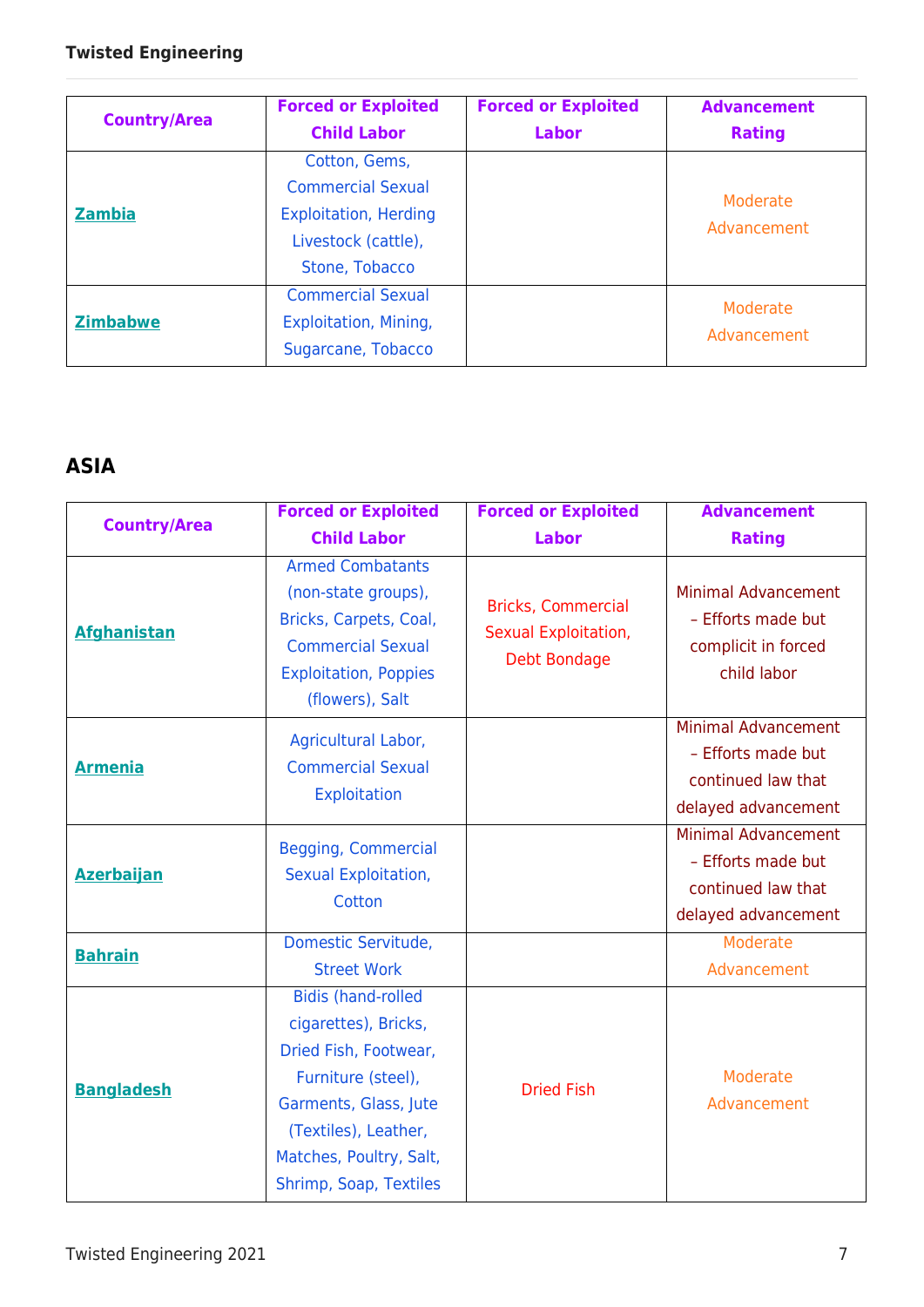| <b>Country/Area</b> | <b>Forced or Exploited</b>    | <b>Forced or Exploited</b>   | <b>Advancement</b>         |
|---------------------|-------------------------------|------------------------------|----------------------------|
|                     | <b>Child Labor</b>            | <b>Labor</b>                 | <b>Rating</b>              |
| <b>Bhutan</b>       | <b>Commercial Sexual</b>      |                              | Moderate                   |
|                     | <b>Exploitation, Domestic</b> |                              | Advancement                |
|                     | Servitude                     |                              |                            |
| <b>Brunei</b>       | <b>No Data</b>                | <b>No Data</b>               | <b>No Data</b>             |
| <b>Cambodia</b>     | Alcoholic Beverages,          | <b>Bricks</b>                | <b>Minimal Advancement</b> |
|                     | Bricks, Fish, Herding         |                              | - Efforts made but         |
|                     | Livestock (bovines,           |                              | regression in practice     |
|                     | Manioc/Cassava,               |                              | that delay                 |
|                     | Meat, Rubber, Salt,           |                              | advancement                |
|                     | Shrimp, Sugarcane,            |                              |                            |
|                     | Textiles, Timber,             |                              |                            |
|                     | <b>Tobacco</b>                |                              |                            |
|                     |                               | <b>Artificial Flowers,</b>   |                            |
|                     |                               | Christmas                    |                            |
|                     | Bricks, Cotton,               | Decorations, Coal,           |                            |
| <b>China</b>        | Electronics, Fireworks,       | Fish, Footwear,              | <b>Incomplete Data</b>     |
|                     | <b>Textiles, Toys</b>         | Garments, Gloves,            |                            |
|                     |                               | Hair Products, Nails,        |                            |
|                     |                               | Thread/Yarn, Tomato          |                            |
|                     |                               | <b>Products</b>              |                            |
| <b>Cyprus</b>       | No Data                       | <b>No Data</b>               | <b>No Data</b><br>Moderate |
| Georgia             | <b>Begging</b>                |                              | Advancement                |
| <b>Hong Kong</b>    | <b>Commercial Sexual</b>      |                              | <b>Incomplete Data</b>     |
|                     | <b>Exploitation</b>           |                              |                            |
|                     | <b>Bidis (hand-rolled</b>     |                              |                            |
|                     | cigarettes),                  |                              |                            |
|                     | Brassware, Bricks,            |                              |                            |
|                     | Carpets, Commercial           |                              |                            |
|                     | Sexual Exploitation,          |                              |                            |
|                     | Cotton, Cottonseed            | Bricks, Carpets,             |                            |
|                     | (Hybrid), Embellished         | <b>Embellished Textiles,</b> | Moderate                   |
| <b>India</b>        | Textiles, Fireworks,          | Garments, Rice,              | Advancement                |
|                     | Footwear, Garments,           | Sandstone, Stones            |                            |
|                     | Gems, Glass Bangles,          |                              |                            |
|                     | Incense (agarbatti),          |                              |                            |
|                     | Leather Goods, Locks,         |                              |                            |
|                     | Matches, Mica, Rice,          |                              |                            |
|                     | Sandstone, Silk               |                              |                            |
|                     | Fabric, Silk Thread,          |                              |                            |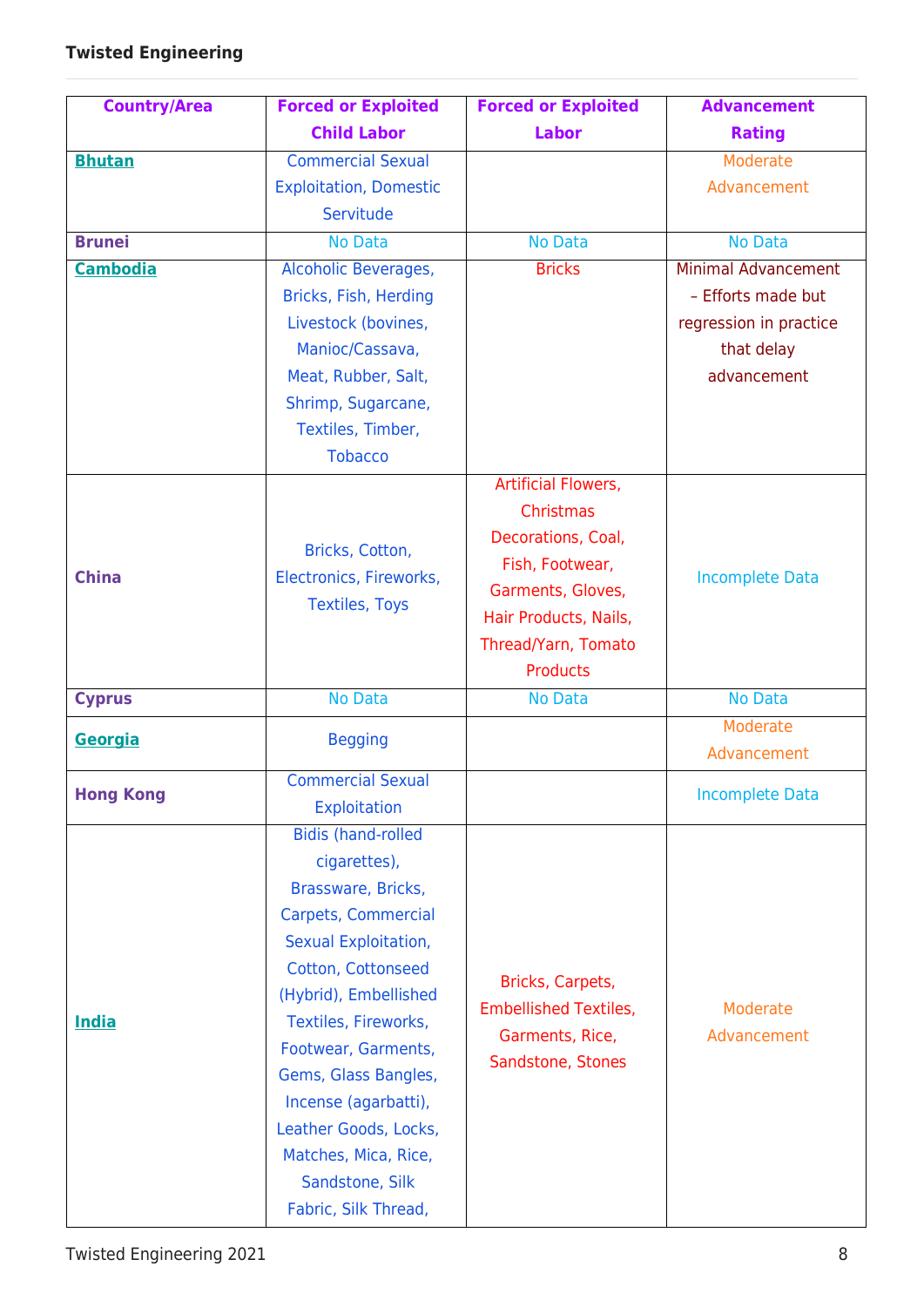|                        | <b>Forced or Exploited</b>    | <b>Forced or Exploited</b> | <b>Advancement</b>         |
|------------------------|-------------------------------|----------------------------|----------------------------|
| <b>Country/Area</b>    | <b>Child Labor</b>            | <b>Labor</b>               | <b>Rating</b>              |
| <b>India</b>           | Soccer Balls, Stones,         |                            |                            |
| (cont.)                | Sugarcane,                    |                            |                            |
|                        | Thread/Yarn                   |                            |                            |
|                        | <b>Commercial Sexual</b>      |                            |                            |
|                        | Exploitation, Fish,           |                            | Moderate                   |
| <b>Indonesia</b>       | Footwear (Sandals),           | Fish, Palm Oil             | Advancement                |
|                        | Gold, Palm Oil,               |                            |                            |
|                        | Rubber, Tin, Tobacco          |                            |                            |
|                        | <b>Armed Combatants</b>       |                            |                            |
| <b>Iran</b>            | (non-state groups),           |                            | <b>Incomplete Data</b>     |
|                        | <b>Bricks, Carpets</b>        |                            |                            |
|                        | <b>Armed Combatants</b>       |                            | <b>Minimal Advancement</b> |
|                        | (non-state groups),           | <b>Commercial Sexual</b>   | - Efforts made but         |
| <b>Iraq</b>            | <b>Commercial Sexual</b>      | <b>Exploitation, Debt</b>  | continued practice         |
|                        | Exploitation                  | <b>Bondage</b>             | that delayed               |
|                        |                               |                            | advancement                |
| <b>Israel</b>          | <b>No Data</b>                | <b>No Data</b>             | <b>No Data</b>             |
| Japan                  | <b>No Data</b>                | <b>No Data</b>             | No Data                    |
|                        | Agricultural Labor,           |                            |                            |
| <b>Jordan</b>          | <b>Begging, Commercial</b>    |                            | Moderate                   |
|                        | Sexual Exploitation,          |                            | Advancement                |
|                        | <b>Street Work</b>            |                            |                            |
|                        | <b>Commercial Sexual</b>      |                            | Moderate                   |
| <b>Kazakhstan</b>      | <b>Exploitation, Cotton,</b>  | Cotton                     | Advancement                |
|                        | <b>Street Work</b>            |                            |                            |
| <b>Kuwait</b>          | <b>No Data</b>                | <b>No Data</b>             | No Data                    |
|                        | <b>Commercial Sexual</b>      |                            | <b>Minimal Advancement</b> |
| <b>Kyrgyz Republic</b> | <b>Exploitation, Cotton,</b>  |                            | - Efforts made but         |
| (Kyrgyzstan)           | <b>Tobacco</b>                |                            | regression in law that     |
|                        |                               |                            | delayed advancement        |
| Laos                   | <b>No Data</b>                | <b>No Data</b>             | No Data                    |
| Lebanon                | Construction,                 |                            | Moderate                   |
|                        | Potatoes, Tobacco             |                            | Advancement                |
| <b>Macao</b>           | <b>No Data</b>                | <b>No Data</b>             | <b>No Data</b>             |
| <b>Malaysia</b>        | <b>Commercial Sexual</b>      | Electronics, Garments,     | <b>Incomplete Data</b>     |
|                        | <b>Exploitation, Palm Oil</b> | <b>Rubber Gloves</b>       |                            |
|                        | <b>Commercial Sexual</b>      |                            |                            |
| <b>Maldives</b>        | <b>Exploitation, Domestic</b> |                            | <b>Minimal Advancement</b> |
|                        | Servitude                     |                            |                            |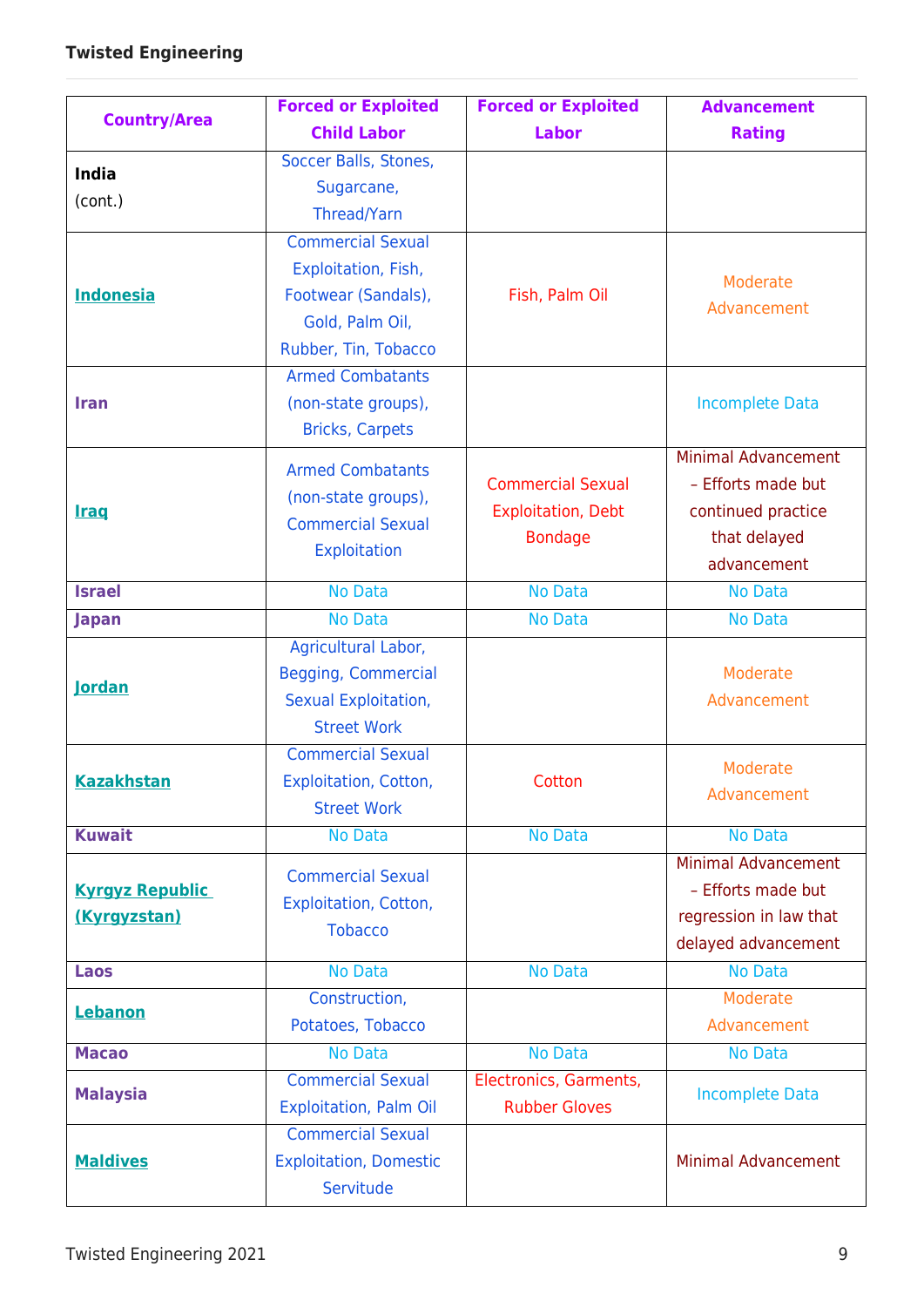| <b>Country/Area</b>       | <b>Forced or Exploited</b>                                                                                                                                                                                                                                 | <b>Forced or Exploited</b>                                                                                                                                                       | <b>Advancement</b>                                                                                   |
|---------------------------|------------------------------------------------------------------------------------------------------------------------------------------------------------------------------------------------------------------------------------------------------------|----------------------------------------------------------------------------------------------------------------------------------------------------------------------------------|------------------------------------------------------------------------------------------------------|
|                           | <b>Child Labor</b>                                                                                                                                                                                                                                         | <b>Labor</b>                                                                                                                                                                     | <b>Rating</b>                                                                                        |
| <b>Mongolia</b>           | <b>Begging, Commercial</b><br>Sexual Exploitation,<br>Coal, Fluorspar<br>(mineral), Gold, Horse<br>Jockeying                                                                                                                                               |                                                                                                                                                                                  | <b>Minimal Advancement</b><br>- Efforts made but<br>continued law that<br>delayed advancement        |
| <b>Myanmar</b><br>(Burma) | <b>Armed Combatants</b><br>(non-state groups),<br>Bamboo, Beans<br>(Green, Soy, Yellow),<br><b>Bricks, Commercial</b><br>Sexual Exploitation,<br>Domestic Servitude,<br>Garments, Jade, Palm<br>Thatch, Rice, Rubber,<br>Rubies, Sugarcane,<br><b>Teak</b> | Bamboo, Beans<br>(Green, Soy, Yellow),<br><b>Bricks, Domestic</b><br>Servitude, Jade, Palm<br>Thatch, Rice, Rubber,<br>Rubies, Sesame,<br>Shrimp, Sugarcane,<br>Sunflowers, Teak | No Advancement -<br>Efforts made but<br>continued policy and<br>practice that delayed<br>advancement |
| <b>Nepal</b>              | Bricks, Carpets,<br><b>Commercial Sexual</b><br>Exploitation,<br><b>Embellished Textiles,</b><br><b>Stones</b>                                                                                                                                             | Bricks, Carpets,<br><b>Embellished Textiles,</b><br><b>Stones</b>                                                                                                                | Moderate<br>Advancements                                                                             |
| <b>North Korea</b>        |                                                                                                                                                                                                                                                            | Bricks, Cement, Coal,<br>Gold, Iron, Textiles,<br>Timber                                                                                                                         | <b>Incomplete Data</b>                                                                               |
| <b>Oman</b>               | <b>Fishing, Street Work</b>                                                                                                                                                                                                                                |                                                                                                                                                                                  | Moderate<br>Advancements                                                                             |
| <b>Pakistan</b>           | Agricultural Labor,<br>Bricks, Carpets, Coal,<br><b>Commercial Sexual</b><br><b>Exploitation, Domestic</b><br>Servitude, Glass<br>Bangles, Leather,<br><b>Surgical Instruments</b>                                                                         | Bricks, Carpets, Coal,<br>Cotton, Sugarcane,<br>Wheat                                                                                                                            | Moderate<br>Advancements                                                                             |
| <b>Philippines</b>        | <b>Armed Combatants</b><br>(non-state groups),<br>Bananas, Coconuts,<br><b>Commercial Sexual</b><br>Exploitation, Corn,<br><b>Fashion Accessories,</b>                                                                                                     |                                                                                                                                                                                  | Moderate<br>Advancements                                                                             |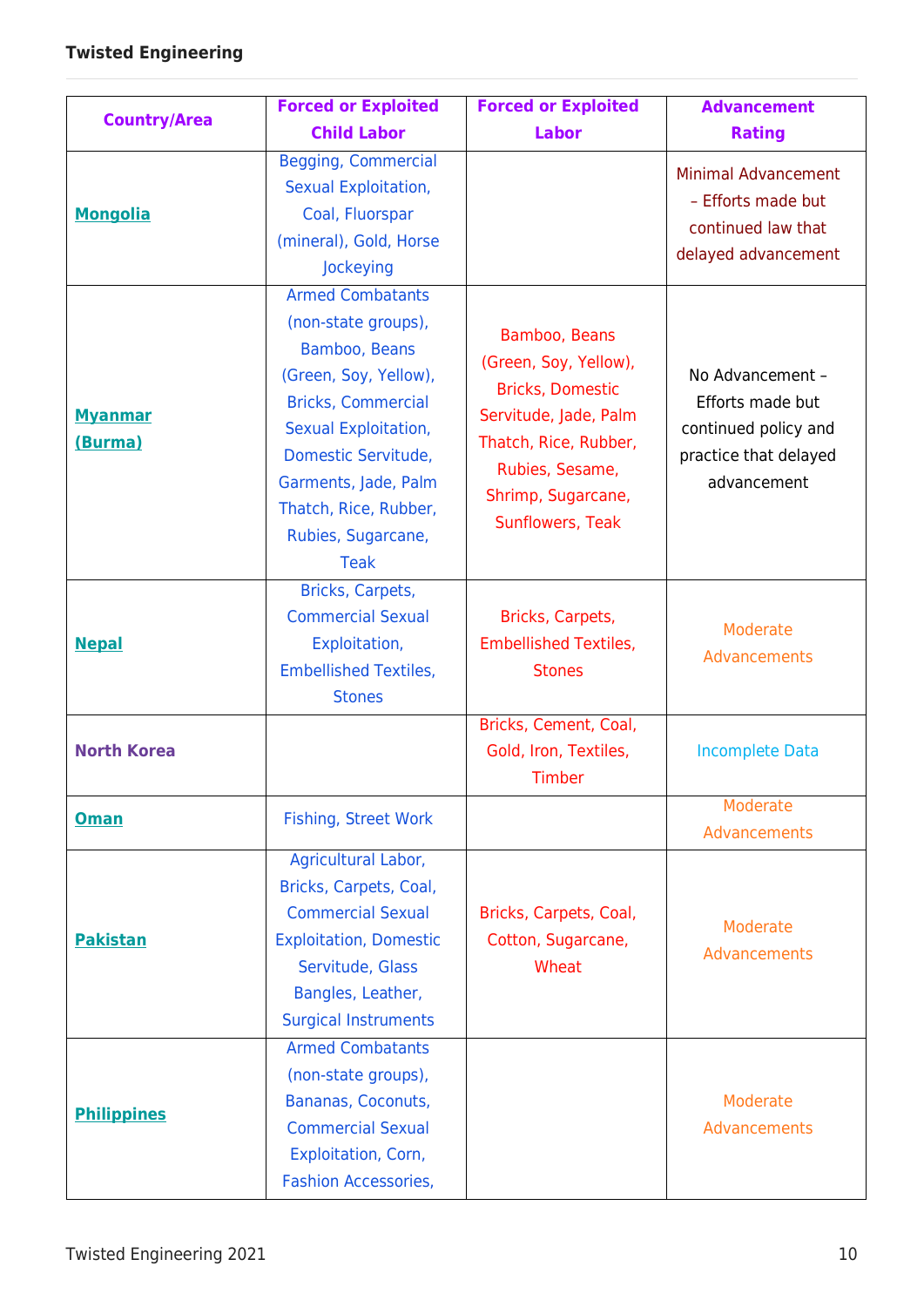|                           | <b>Forced or Exploited</b>    | <b>Forced or Exploited</b> | <b>Advancement</b>         |
|---------------------------|-------------------------------|----------------------------|----------------------------|
| <b>Country/Area</b>       | <b>Child Labor</b>            | <b>Labor</b>               | <b>Rating</b>              |
|                           | Fish, Gold, Herding           |                            |                            |
|                           | Livestock (hogs),             |                            |                            |
| <b>Philippines</b>        | Pornography,                  |                            |                            |
| (cont.)                   | Pyrotechnics, Rice,           |                            |                            |
|                           | Rubber, Sugarcane,            |                            |                            |
|                           | <b>Tobacco</b>                |                            |                            |
| Qatar                     | <b>No Data</b>                | <b>No Data</b>             | <b>No Data</b>             |
| <b>Saudi Arabia</b>       | <b>No Data</b>                | <b>No Data</b>             | No Data                    |
| <b>Singapore</b>          | No Data                       | No Data                    | <b>No Data</b>             |
| <b>South Korea</b>        | <b>No Data</b>                | <b>No Data</b>             | <b>No Data</b>             |
|                           | <b>Commercial Sexual</b>      |                            | Moderate                   |
| <b>Sri Lanka</b>          | <b>Exploitation, Domestic</b> |                            | Advancements               |
|                           | Servitude                     |                            |                            |
| <b>State of Palestine</b> | No Data                       | <b>No Data</b>             | <b>No Data</b>             |
| <b>Syria</b>              | <b>No Data</b>                | <b>No Data</b>             | <b>No Data</b>             |
| <b>Taiwan</b>             |                               | Fish                       | <b>Incomplete Data</b>     |
| <b>Tajikistan</b>         | Cotton                        |                            | <b>Incomplete Data</b>     |
|                           | <b>Commercial Sexual</b>      |                            |                            |
|                           | Exploitation,                 |                            |                            |
| <b>Thailand</b>           | Garments, Muay Thai           | Fish, Garments,            | Moderate                   |
|                           | Competitions,                 | <b>Shrimp</b>              | Advancements               |
|                           | Pornography, Shrimp,          |                            |                            |
|                           | <b>Sugarcane</b>              |                            |                            |
|                           |                               |                            | <b>Minimal Advancement</b> |
|                           | Agricultural Labor,           |                            | - Efforts made but         |
| <b>Timor-Leste</b>        | <b>Commercial Sexual</b>      |                            | regression in practice     |
|                           | Exploitation                  |                            | that delayed               |
|                           |                               |                            | advancement                |
|                           | <b>Armed Combatants</b>       |                            |                            |
|                           | (non-state groups),           |                            |                            |
|                           | Citrus Fruits,                |                            |                            |
|                           | <b>Commercial Sexual</b>      |                            |                            |
| <b>Turkey</b>             | <b>Exploitation, Cotton,</b>  |                            | Moderate                   |
|                           | Cumin, Footwear,              |                            | Advancements               |
|                           | Furniture, Garments,          |                            |                            |
|                           | Hazelnuts, Peanuts,           |                            |                            |
|                           | Pulses (legumes),             |                            |                            |
|                           | <b>Sugar Beets</b>            |                            |                            |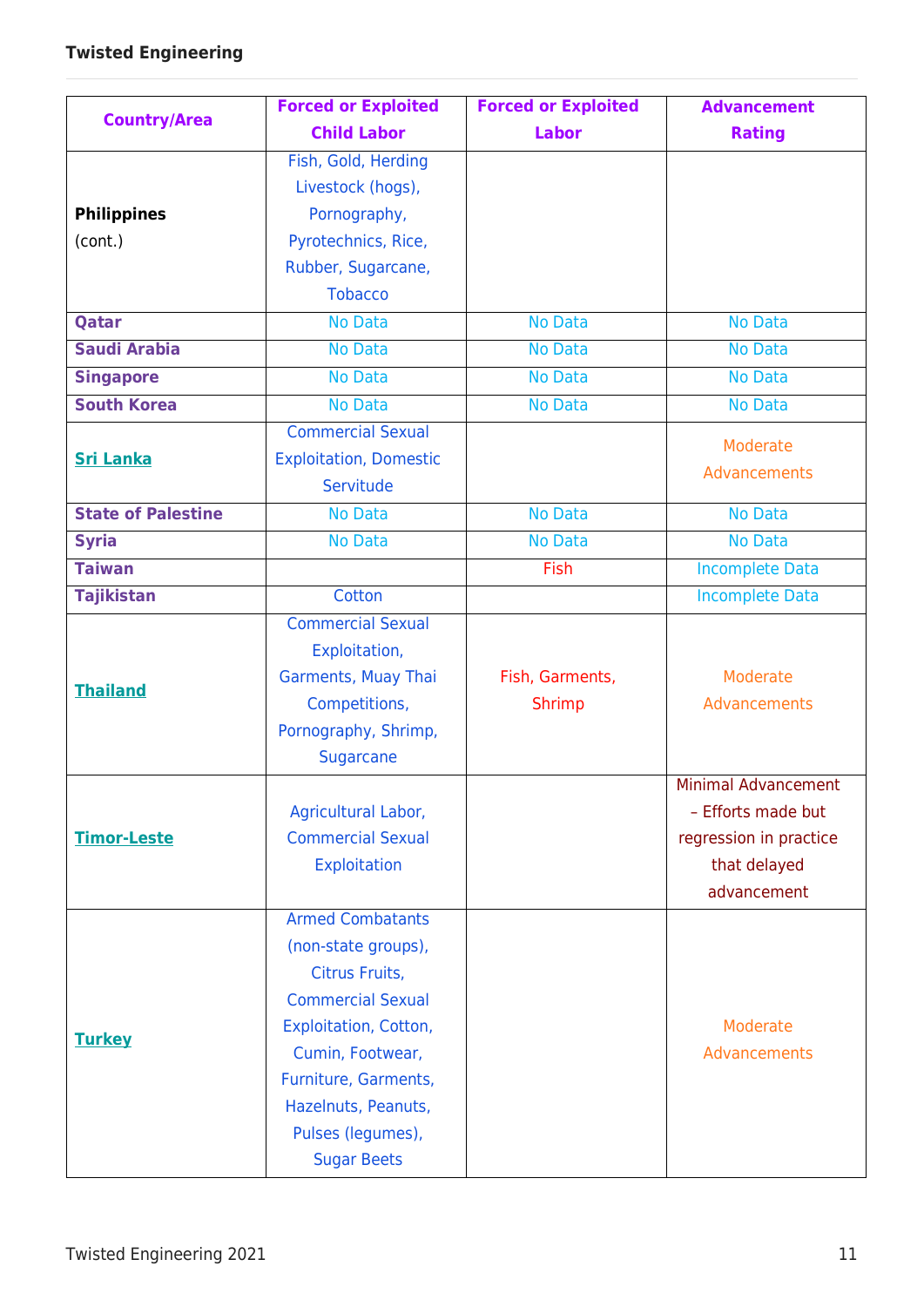|                                               | <b>Forced or Exploited</b>                                                                                                                                                                                                                              | <b>Forced or Exploited</b>  | <b>Advancement</b>                                                                                    |
|-----------------------------------------------|---------------------------------------------------------------------------------------------------------------------------------------------------------------------------------------------------------------------------------------------------------|-----------------------------|-------------------------------------------------------------------------------------------------------|
| <b>Country/Area</b>                           | <b>Child Labor</b>                                                                                                                                                                                                                                      | <b>Labor</b>                | <b>Rating</b>                                                                                         |
| <b>Turkmenistan</b>                           | Cotton                                                                                                                                                                                                                                                  |                             | <b>Incomplete Data</b>                                                                                |
| <b>United Arab</b>                            | <b>No Data</b>                                                                                                                                                                                                                                          | <b>No Data</b>              | <b>No Data</b>                                                                                        |
| <b>Emirates (U.A.E.)</b>                      |                                                                                                                                                                                                                                                         |                             |                                                                                                       |
| <b>Uzbekistan</b>                             | <b>Commercial Sexual</b><br><b>Exploitation</b>                                                                                                                                                                                                         | <b>Cotton, Silk Cocoons</b> | Moderate<br>Advancements                                                                              |
| <b>Vietnam</b>                                | <b>Armed Combatants</b><br>(non-state groups),<br>Bricks, Cashews,<br>Coffee, Commercial<br>Sexual Exploitation,<br>Fish, Footwear,<br>Furniture, Garments,<br>Leather, Pepper, Rice,<br>Rubber, Sugarcane,<br>Tea, Textiles, Timber,<br><b>Tobacco</b> |                             | <b>Incomplete Data</b>                                                                                |
| <b>West Bank and the</b><br><b>Gaza Strip</b> | <b>Construction, Street</b><br><b>Work</b>                                                                                                                                                                                                              |                             | <b>Minimal Advancement</b>                                                                            |
| <b>Yemen</b>                                  | <b>Armed Combatants</b><br>(non-state groups),<br><b>Commercial Sexual</b><br><b>Exploitation, Fish</b>                                                                                                                                                 |                             | <b>Minimal Advancement</b><br>- Efforts made but<br>continued practice<br>that delayed<br>advancement |

### **EUROPE**

| <b>Country/Area</b>                     | <b>Forced or Exploited</b>                                       | <b>Forced or Exploited</b> | <b>Advancement</b>       |
|-----------------------------------------|------------------------------------------------------------------|----------------------------|--------------------------|
|                                         | <b>Child Labor</b>                                               | Labor                      | <b>Rating</b>            |
| <b>Albania</b>                          | Begging, Commercial<br>Sexual Exploitation,<br>Mining (Chromium) |                            | Moderate<br>Advancements |
| <b>Andorra</b>                          | <b>No Data</b>                                                   | <b>No Data</b>             | <b>No Data</b>           |
| <b>Austria</b>                          | <b>No Data</b>                                                   | <b>No Data</b>             | <b>No Data</b>           |
| <b>Belarus</b>                          | <b>No Data</b>                                                   | <b>No Data</b>             | <b>No Data</b>           |
| <b>Belgium</b>                          | No Data                                                          | <b>No Data</b>             | <b>No Data</b>           |
| <b>Bosnia and</b><br><b>Herzegovina</b> | <b>Begging</b>                                                   |                            | Moderate<br>Advancements |
| <b>Bulgaria</b>                         | <b>No Data</b>                                                   | <b>No Data</b>             | <b>No Data</b>           |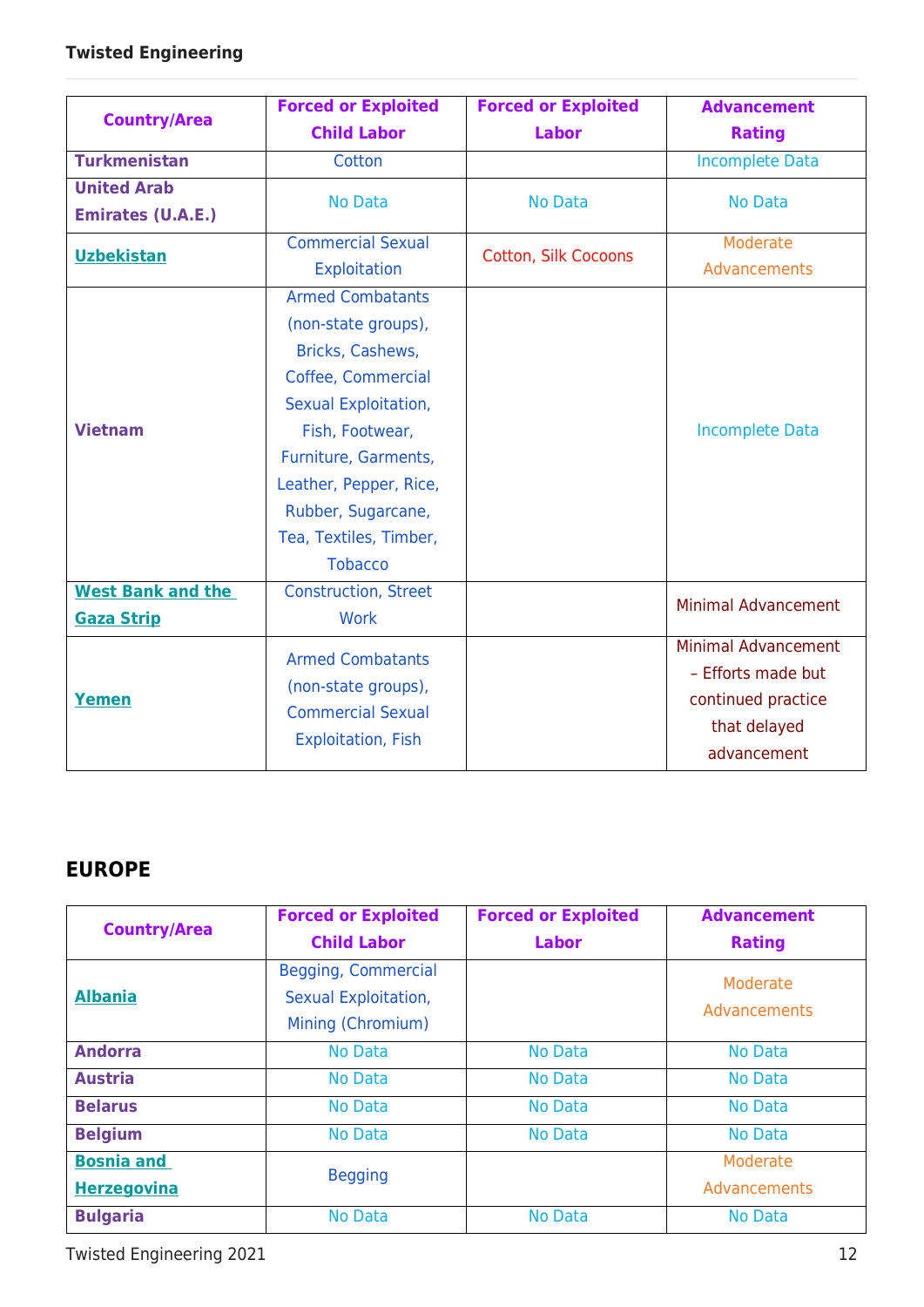| <b>Country/Area</b>    | <b>Forced or Exploited</b> | <b>Forced or Exploited</b> | <b>Advancement</b>         |
|------------------------|----------------------------|----------------------------|----------------------------|
|                        | <b>Child Labor</b>         | <b>Labor</b>               | <b>Rating</b>              |
| <b>Croatia</b>         | <b>No Data</b>             | <b>No Data</b>             | <b>No Data</b>             |
| <b>Czech Republic</b>  | <b>No Data</b>             | <b>No Data</b>             | <b>No Data</b>             |
| (Czechia)              |                            |                            |                            |
| <b>Denmark</b>         | <b>No Data</b>             | <b>No Data</b>             | No Data                    |
| <b>Estonia</b>         | <b>No Data</b>             | <b>No Data</b>             | <b>No Data</b>             |
| <b>Finland</b>         | <b>No Data</b>             | <b>No Data</b>             | <b>No Data</b>             |
| <b>France</b>          | <b>No Data</b>             | <b>No Data</b>             | No Data                    |
| <b>Germany</b>         | <b>No Data</b>             | <b>No Data</b>             | <b>No Data</b>             |
| <b>Greece</b>          | <b>No Data</b>             | <b>No Data</b>             | <b>No Data</b>             |
| <b>Holy See</b>        | No Data                    | <b>No Data</b>             | <b>No Data</b>             |
| <b>Montenegro</b>      | <b>Begging, Commercial</b> |                            | Moderate                   |
|                        | <b>Sexual Exploitation</b> |                            | Advancements               |
| <b>Netherlands</b>     | <b>No Data</b>             | <b>No Data</b>             | No Data                    |
| <b>North Macedonia</b> | <b>Begging, Commercial</b> |                            | <b>Moderate</b>            |
|                        | <b>Sexual Exploitation</b> |                            | Advancements               |
| <b>Norway</b>          | <b>No Data</b>             | <b>No Data</b>             | No Data                    |
| <b>Poland</b>          | <b>No Data</b>             | <b>No Data</b>             | <b>No Data</b>             |
| <b>Romania</b>         | <b>No Data</b>             | <b>No Data</b>             | <b>No Data</b>             |
| <b>Russia</b>          | Pornography                | Bricks, Pornography,       | <b>Minimal Advancement</b> |
|                        |                            | Timber                     |                            |
| <b>San Marino</b>      | <b>No Data</b>             | <b>No Data</b>             | <b>No Data</b>             |
|                        | <b>Begging, Commercial</b> |                            | Moderate                   |
| <b>Serbia</b>          | Sexual Exploitation,       |                            | Advancements               |
|                        | <b>Street Work</b>         |                            |                            |
| <b>Slovakia</b>        | No Data                    | <b>No Data</b>             | No Data                    |
| <b>Slovenia</b>        | No Data                    | <b>No Data</b>             | <b>No Data</b>             |
| <b>Spain</b>           | <b>No Data</b>             | <b>No Data</b>             | No Data                    |
| <b>Sweden</b>          | No Data                    | <b>No Data</b>             | No Data                    |
| <b>Switzerland</b>     | <b>No Data</b>             | <b>No Data</b>             | <b>No Data</b>             |
|                        | Amber, Coal,               |                            | <b>Minimal Advancement</b> |
| <b>Ukraine</b>         | <b>Commercial Sexual</b>   |                            | - Efforts made but         |
|                        | Exploitation,              |                            | regression in law that     |
|                        | Pornography                |                            | delayed advancement        |
| <b>United Kingdom</b>  | <b>No Data</b>             | No Data                    | No Data                    |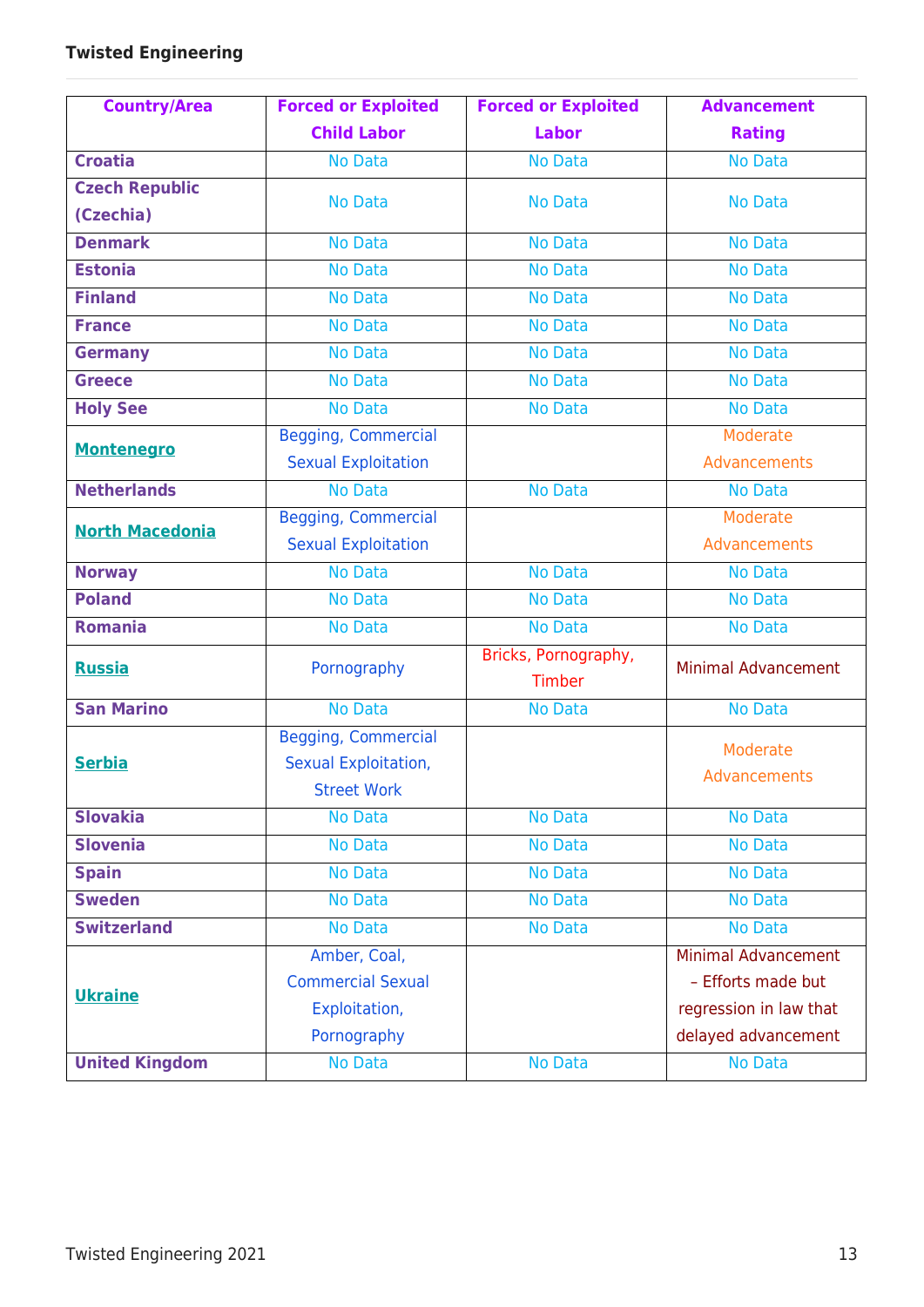## **LATIN AMERICA**

| <b>Country/Area</b> | <b>Forced or Exploited</b>                                                                                                                                                                                                                                                                            | <b>Forced or Exploited</b>                                                           | <b>Advancement</b>         |
|---------------------|-------------------------------------------------------------------------------------------------------------------------------------------------------------------------------------------------------------------------------------------------------------------------------------------------------|--------------------------------------------------------------------------------------|----------------------------|
|                     | <b>Child Labor</b>                                                                                                                                                                                                                                                                                    | <b>Labor</b>                                                                         | <b>Rating</b>              |
| <b>Argentina</b>    | Blueberries, Bricks,<br><b>Commercial Sexual</b><br><b>Exploitation, Cotton,</b><br>Drugs (sale and<br>distribution), Garlic,<br>Garments, Grapes,<br>Olives, Strawberries,<br>Tobacco, Tomatoes,<br>Yerba Mate (stimulant<br>plant)                                                                  | <b>Garments</b>                                                                      | Significant<br>Advancement |
| <b>Belize</b>       | Bananas, Citrus Fruits,<br><b>Commercial Sexual</b><br>Exploitation,<br>Sugarcane                                                                                                                                                                                                                     |                                                                                      | Moderate<br>Advancements   |
| <b>Bolivia</b>      | <b>Brazil Nuts/Chestnuts,</b><br><b>Bricks, Commercial</b><br>Sexual Exploitation,<br>Corn, Gold, Herding<br>Livestock (cattle),<br>Peanuts, Silver,<br>Sugarcane, Tin, Zinc                                                                                                                          | Brazil Nuts/Chestnuts,<br>Corn, Herding<br>Livestock (cattle),<br>Peanuts, Sugarcane | Moderate<br>Advancements   |
| <b>Brazil</b>       | Bananas, Beef, Bricks,<br>Cashews, Ceramics,<br>Charcoal, Cocoa,<br>Coffee, Coffee,<br><b>Commercial Sexual</b><br>Exploitation, Corn,<br>Cotton, Fish,<br>Footwear, Herding<br>Livestock (cattle &<br>hogs),<br>Manioc/Cassava,<br>Pineapples, Poultry,<br>Rice, Sheep, Sisal,<br>Sugarcane, Tobacco | Charcoal, Coffee,<br>Garments, Herding<br>Livestock (cattle),<br>Sugarcane, Timber   | Moderate<br>Advancements   |
| <b>Chile</b>        | Agricultural Labor,<br><b>Commercial Sexual</b><br>Exploitation                                                                                                                                                                                                                                       |                                                                                      | Moderate<br>Advancements   |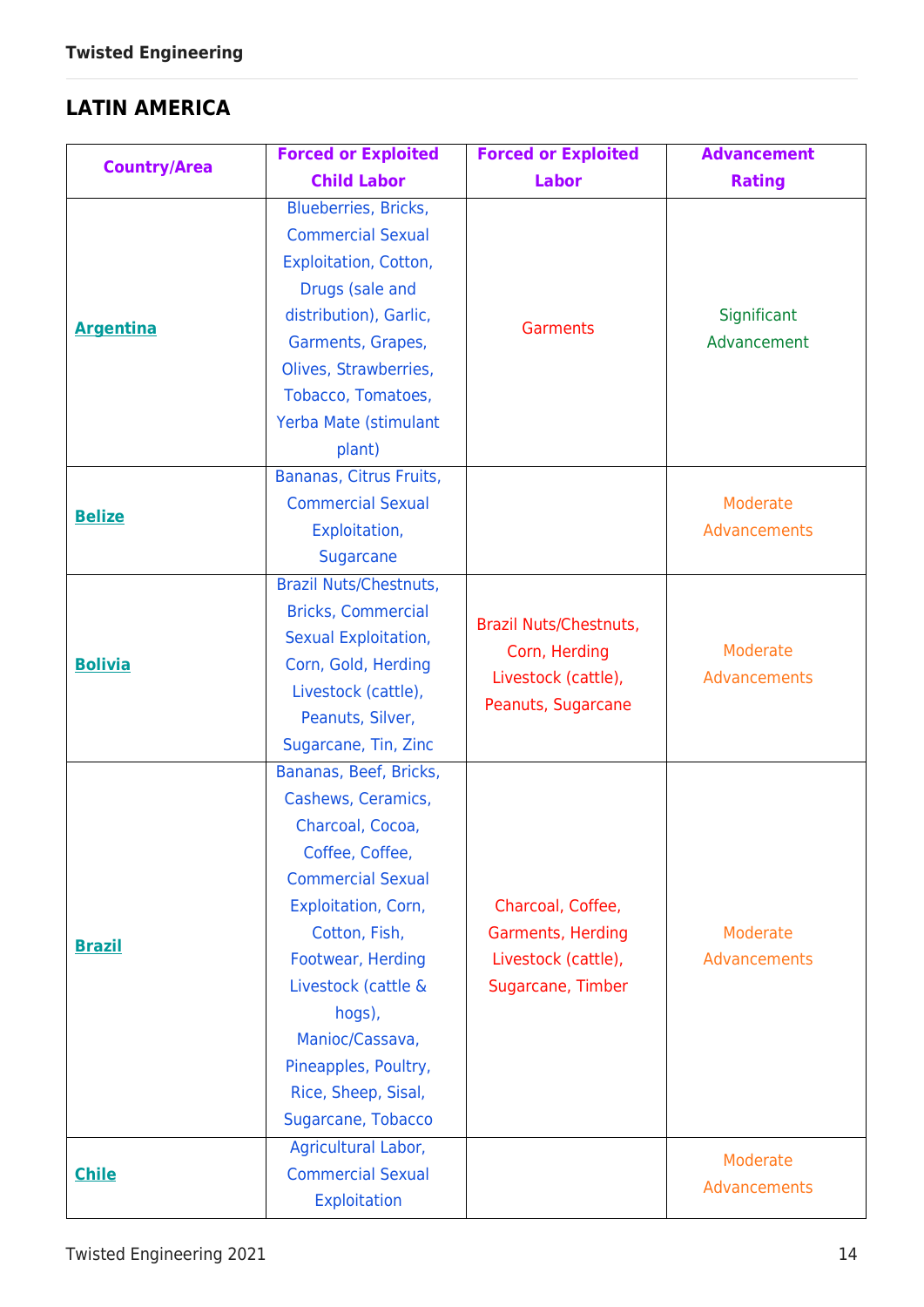|                     | <b>Forced or Exploited</b>                                                                                                                                                                            | <b>Forced or Exploited</b> | <b>Advancement</b>         |
|---------------------|-------------------------------------------------------------------------------------------------------------------------------------------------------------------------------------------------------|----------------------------|----------------------------|
| <b>Country/Area</b> | <b>Child Labor</b>                                                                                                                                                                                    | <b>Labor</b>               | <b>Rating</b>              |
| <b>Colombia</b>     | Bricks (clay), Coal,<br>Coca (stimulant<br>plant), Coffee,<br><b>Commercial Sexual</b><br>Exploitation,<br>Emeralds, Gold,<br>Pornography,<br>Sugarcane, Fruits<br>(pome and stone),<br><b>Grapes</b> | Coca (stimulant plant)     | Significant<br>Advancement |
| <b>Costa Rica</b>   | Coffee, Commercial<br>Sexual Exploitation,<br><b>Herding Livestock</b><br>(cattle)                                                                                                                    |                            | Significant<br>Advancement |
| <b>Ecuador</b>      | Bananas, Bricks,<br><b>Commercial Sexual</b><br><b>Exploitation, Flowers,</b><br>Gold                                                                                                                 |                            | Significant<br>Advancement |
| <b>El Salvador</b>  | <b>Baked Goods, Cereal</b><br>Grains, Coffee,<br><b>Commercial Sexual</b><br>Exploitation,<br>Fireworks, Herding<br>Livestock (cattle),<br>Shellfish, Sugarcane                                       |                            | Moderate<br>Advancements   |
| <b>Guatemala</b>    | Broccoli, Coffee, Corn,<br><b>Commercial Sexual</b><br>Exploitation,<br>Fireworks, Gravel<br>(Crushed Stones)<br><b>Sugarcane</b>                                                                     |                            | Significant<br>Advancement |
| <b>Honduras</b>     | Coffee, Commercial<br>Sexual Exploitation,<br>Drugs (sale and<br>trafficking), Lobsters,<br><b>Melons</b>                                                                                             |                            | Moderate<br>Advancements   |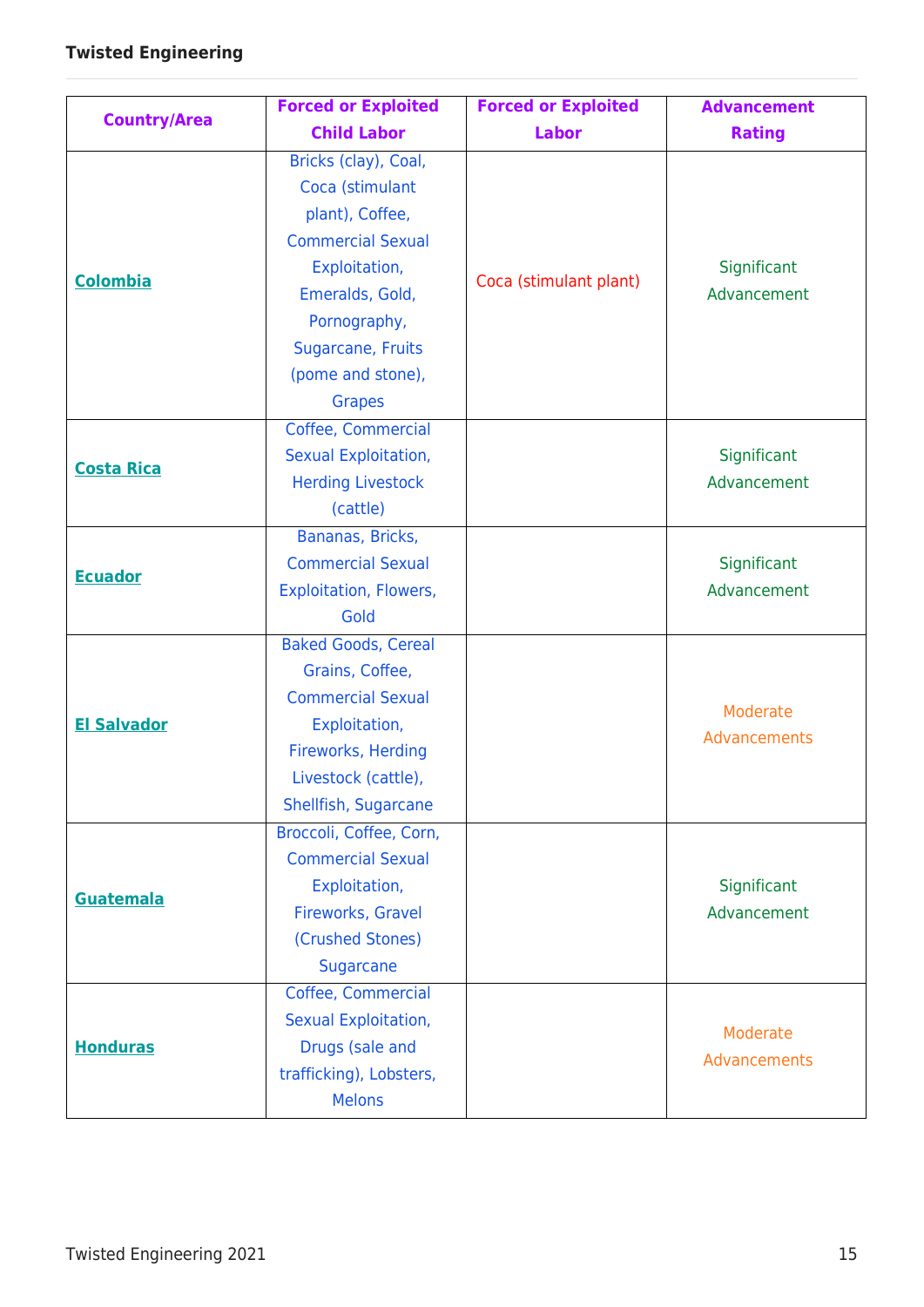| <b>Country/Area</b> | <b>Forced or Exploited</b>                                                                                                                                                                                                                                                                                              | <b>Forced or Exploited</b>           | <b>Advancement</b>         |
|---------------------|-------------------------------------------------------------------------------------------------------------------------------------------------------------------------------------------------------------------------------------------------------------------------------------------------------------------------|--------------------------------------|----------------------------|
|                     | <b>Child Labor</b>                                                                                                                                                                                                                                                                                                      | <b>Labor</b>                         | <b>Rating</b>              |
| <b>Mexico</b>       | Onions, Chile Peppers,<br>Coffee, Commercial<br>Sexual Exploitation,<br><b>Cucumbers, Drugs</b><br>(production and<br>trafficking), Eggplants,<br>Garments, Green<br>Beans, Herding<br>Livestock (cattle),<br>Leather Goods,<br>Melons, Poppies<br>(flowers),<br>Pornography,<br>Sugarcane, Tobacco,<br><b>Tomatoes</b> | Chile Peppers,<br><b>Tomatoes</b>    | No Assessment              |
| <b>Nicaragua</b>    | Bananas, Coffee,<br><b>Commercial Sexual</b><br>Exploitation, Gold,<br><b>Gravel (crushed</b><br>stone), Pumice<br>(stone), Shellfish,<br><b>Tobacco</b>                                                                                                                                                                |                                      | <b>Minimal Advancement</b> |
| <b>Panama</b>       | Coffee, Commercial<br>Sexual Exploitation,<br><b>Melons</b>                                                                                                                                                                                                                                                             |                                      | Moderate<br>Advancements   |
| <b>Paraguay</b>     | Beans, Bricks,<br>Cabbages, Carrots,<br><b>Commercial Sexual</b><br>Exploitation, Corn,<br>Debt Bondage,<br>Domestic Servitude,<br>Fish, Herding<br>Livestock (cattle,<br>goats, hogs, & sheep),<br>Lettuce,<br>Manioc/Cassava,<br>Melons, Onions,<br>Peanuts, Peppers,<br>Pornography, Poultry,<br>Sesame,             | <b>Herding Livestock</b><br>(cattle) | Significant<br>Advancement |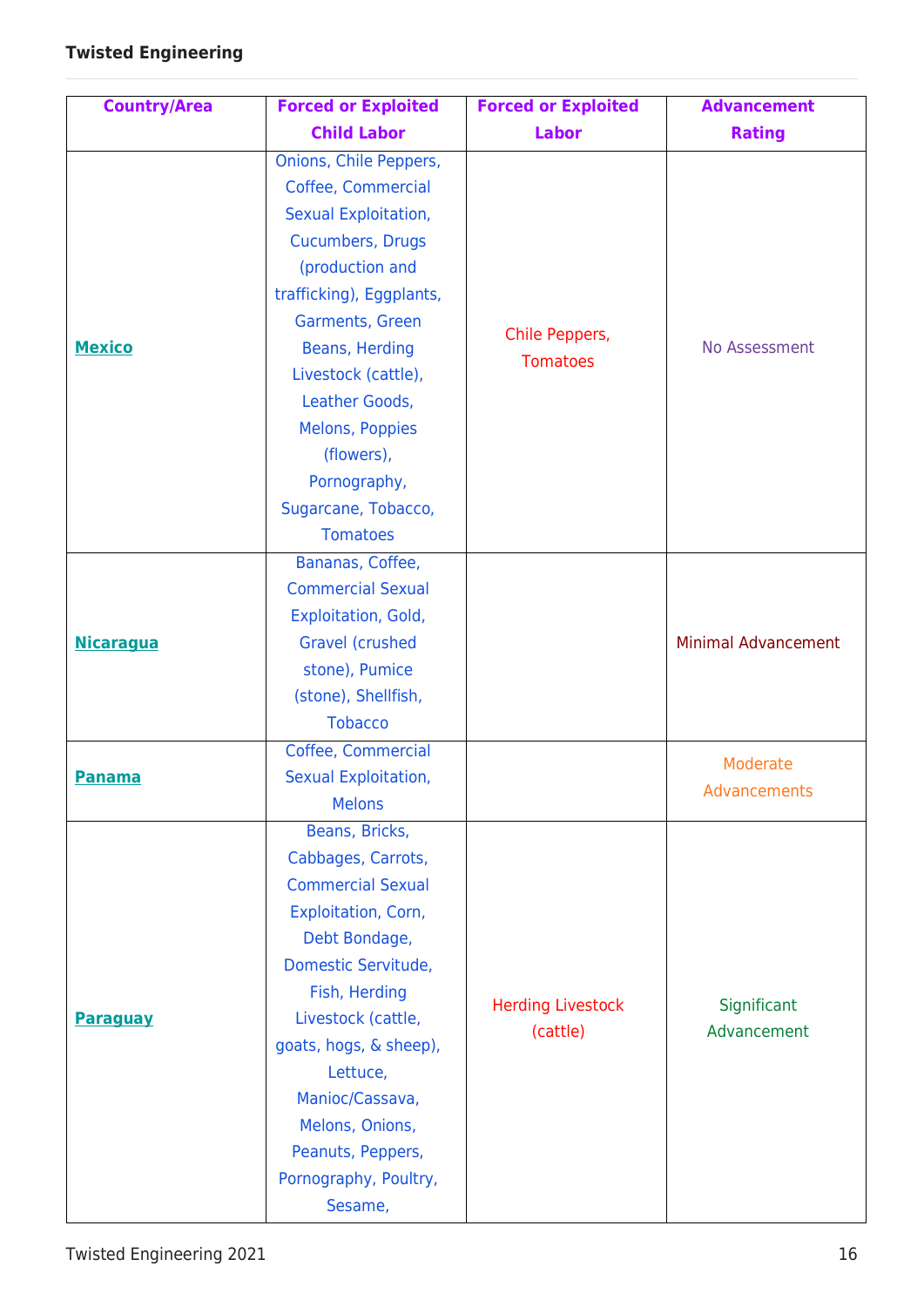|                     | <b>Forced or Exploited</b>    | <b>Forced or Exploited</b>              | <b>Advancement</b>         |
|---------------------|-------------------------------|-----------------------------------------|----------------------------|
| <b>Country/Area</b> | <b>Child Labor</b>            | <b>Labor</b>                            | <b>Rating</b>              |
|                     | Limestone (stone),            |                                         |                            |
| <b>Paraguay</b>     | Sugarcane, Sweet              |                                         |                            |
| (cont.)             | Potato, Tomatoes,             |                                         |                            |
|                     | Yerba Mate (stimulant         |                                         |                            |
|                     | plant)                        |                                         |                            |
|                     | <b>Bricks, Coca</b>           |                                         |                            |
| <b>Peru</b>         | (stimulant plant),            | Brazil Nuts/Chestnuts,<br><b>Timber</b> | Significant<br>Advancement |
|                     | <b>Commercial Sexual</b>      |                                         |                            |
|                     | Exploitation,                 |                                         |                            |
|                     | Fireworks, Fish, Gold         |                                         |                            |
|                     | <b>Commercial Sexual</b>      |                                         | Moderate                   |
| <b>Suriname</b>     | <b>Exploitation, Gold</b>     |                                         | Advancements               |
|                     | <b>Commercial Sexual</b>      |                                         |                            |
| <b>Uruguay</b>      | <b>Exploitation, Garbage</b>  |                                         | <b>Minimal Advancement</b> |
|                     | <b>Scavenging</b>             |                                         |                            |
|                     | <b>Commercial Sexual</b>      |                                         |                            |
| <b>Venezuela</b>    | <b>Exploitation, Domestic</b> | Gold                                    | <b>Minimal Advancement</b> |
|                     | Servitude                     |                                         |                            |

### **OCEANIA**

| <b>Country/Area</b>     | <b>Forced or Exploited</b> | <b>Forced or Exploited</b> | <b>Advancement</b> |
|-------------------------|----------------------------|----------------------------|--------------------|
|                         | <b>Child Labor</b>         | <b>Labor</b>               | <b>Rating</b>      |
| <b>American Samoa</b>   | <b>No Data</b>             | <b>No Data</b>             | <b>No Data</b>     |
| <b>Australia</b>        | <b>No Data</b>             | <b>No Data</b>             | <b>No Data</b>     |
|                         | <b>No Evidence Found</b>   |                            |                    |
|                         | (while the                 |                            |                    |
|                         | government has made        |                            |                    |
|                         | meaningful efforts in      |                            |                    |
|                         | all relevant areas, the    |                            |                    |
| <b>Christmas Island</b> | recruitment,               |                            | Moderate           |
|                         | harboring, transfer,       |                            | Advancements       |
|                         | and receipt of children    |                            |                    |
|                         | for forced labor and       |                            |                    |
|                         | commercial sexual          |                            |                    |
|                         | exploitation are not       |                            |                    |
|                         | prohibited law)            |                            |                    |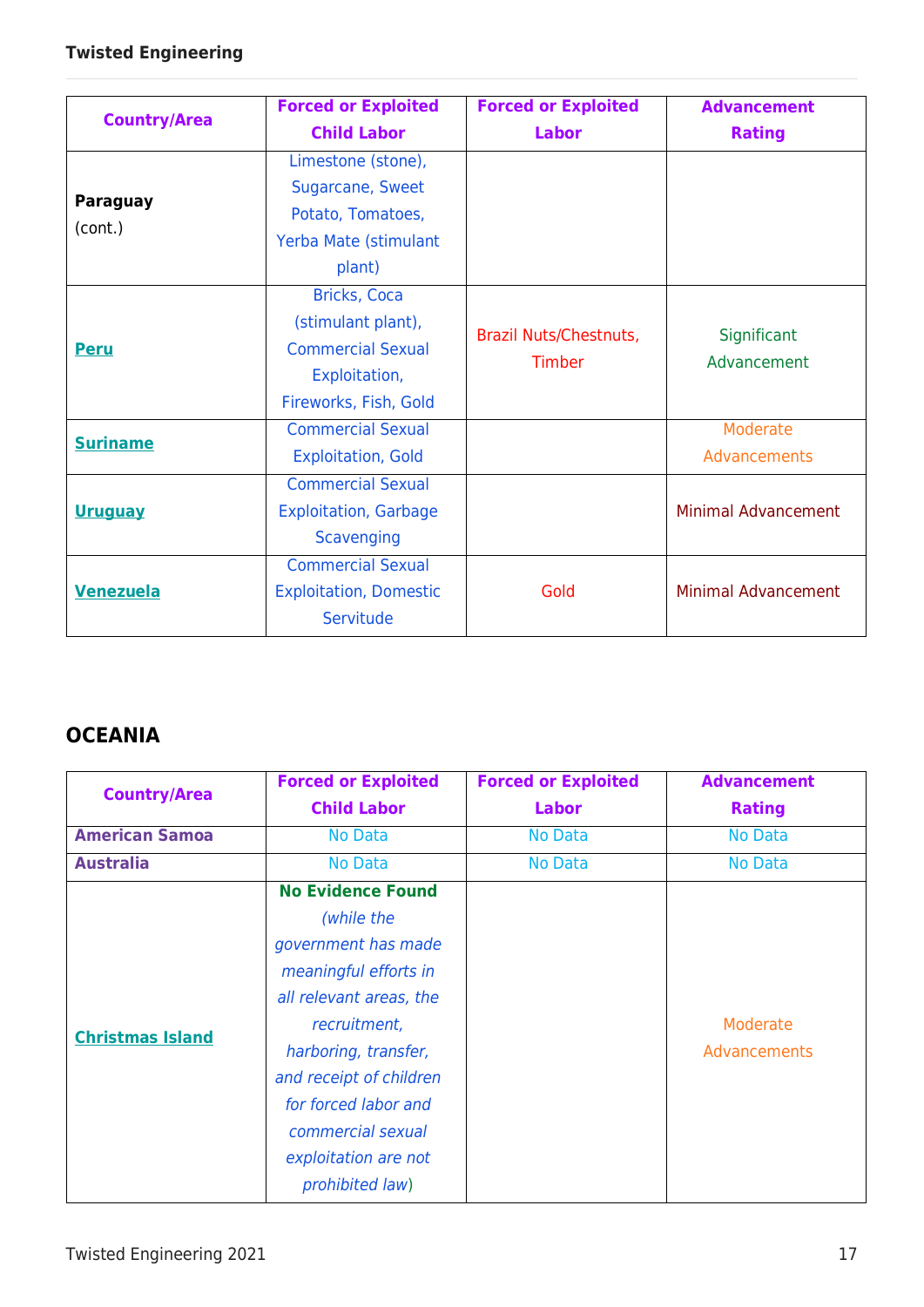|                         | <b>Forced or Exploited</b>  | <b>Forced or Exploited</b> | <b>Advancement</b>         |
|-------------------------|-----------------------------|----------------------------|----------------------------|
| <b>Country/Area</b>     | <b>Child Labor</b>          | <b>Labor</b>               | <b>Rating</b>              |
|                         | <b>No Evidence Found</b>    |                            |                            |
|                         | (while the                  |                            |                            |
|                         | government has made         |                            |                            |
|                         | meaningful efforts in       |                            |                            |
|                         | all relevant areas, the     |                            |                            |
| <b>Cocos (Kneeling)</b> | recruitment,                |                            | Moderate                   |
| <b>Islands</b>          | harboring, transfer,        |                            | Advancements               |
|                         | and receipt of children     |                            |                            |
|                         | for forced labor and        |                            |                            |
|                         | commercial sexual           |                            |                            |
|                         | exploitation are not        |                            |                            |
|                         | prohibited law)             |                            |                            |
| <b>Cook Islands</b>     | <b>No Data</b>              | <b>No Data</b>             | <b>No Data</b>             |
| <b>French Polynesia</b> | No Data                     | <b>No Data</b>             | <b>No Data</b>             |
|                         | Agricultural Labor,         |                            |                            |
|                         | <b>Armed Combatants</b>     |                            | Moderate                   |
| <u>Fiii</u>             | (non-state groups),         |                            | Advancements               |
|                         | <b>Commercial Sexual</b>    |                            |                            |
|                         | <b>Exploitation</b>         |                            |                            |
| <b>Guam</b>             | <b>No Data</b>              | <b>No Data</b>             | <b>No Data</b>             |
|                         | <b>Construction, Street</b> |                            |                            |
|                         | <b>Work</b>                 |                            |                            |
| <b>Kiribati</b>         | (law does not prohibit      |                            | <b>Minimal Advancement</b> |
|                         | the domestic                |                            |                            |
|                         | trafficking of children)    |                            |                            |
| <b>Marshall Island</b>  | <b>No Data</b>              | No Data                    | No Data                    |
| <b>Micronesia</b>       | <b>No Data</b>              | <b>No Data</b>             | <b>No Data</b>             |
| <b>New Zealand</b>      | <b>No Data</b>              | No Data                    | No Data                    |
| <b>New Caledonia</b>    | <b>No Data</b>              | <b>No Data</b>             | No Data                    |
|                         | <b>No Evidence Found</b>    |                            |                            |
|                         | (however, the               |                            |                            |
|                         | government has not          |                            |                            |
|                         | criminally prohibit the     |                            |                            |
|                         | use, procuring, or          |                            |                            |
| <b>Niue</b>             | offering of a child for     |                            | No Advancement             |
|                         | prostitution, the           |                            |                            |
|                         | production of               |                            |                            |
|                         | pornography, or             |                            |                            |
|                         | pornographic                |                            |                            |
|                         | performances, or the        |                            |                            |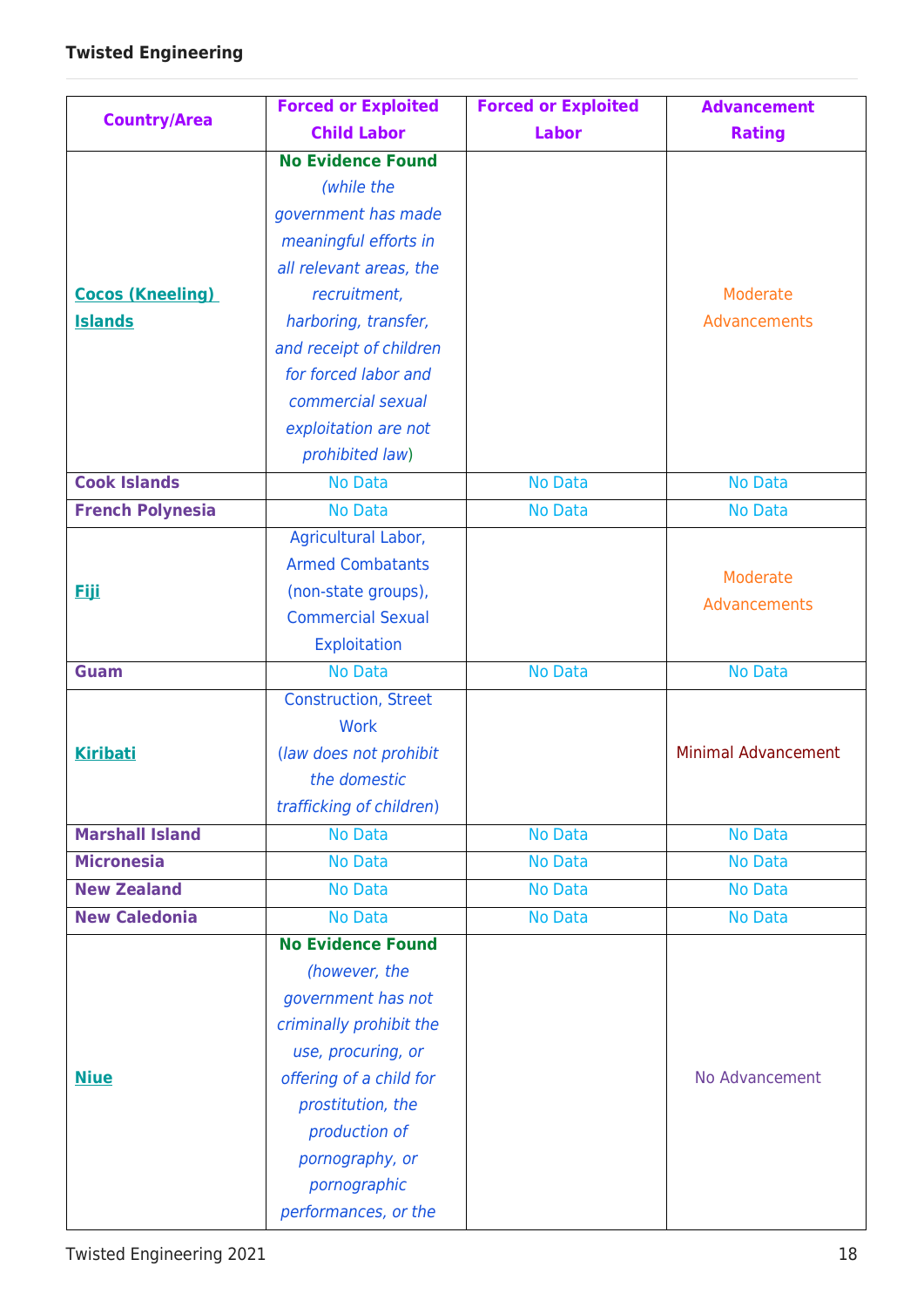|                         | <b>Forced or Exploited</b>    | <b>Forced or Exploited</b> | <b>Advancement</b>         |
|-------------------------|-------------------------------|----------------------------|----------------------------|
| <b>Country/Area</b>     | <b>Child Labor</b>            | <b>Labor</b>               | <b>Rating</b>              |
|                         | use of children for           |                            |                            |
| <b>Niue</b>             | illicit activities,           |                            |                            |
| (cont.)                 | including for the             |                            |                            |
|                         | production and                |                            |                            |
|                         | trafficking of drugs)         |                            |                            |
|                         | <b>No Evidence Found</b>      |                            |                            |
|                         | (while the                    |                            |                            |
|                         | government has made           |                            |                            |
|                         | meaningful efforts in         |                            |                            |
|                         | all relevant areas, the       |                            |                            |
|                         | recruitment,                  |                            | Moderate                   |
| <b>Norfolk Island</b>   | harboring, transfer,          |                            | Advancements               |
|                         | and receipt of children       |                            |                            |
|                         | for forced labor and          |                            |                            |
|                         | commercial sexual             |                            |                            |
|                         | exploitation are not          |                            |                            |
|                         | prohibited law)               |                            |                            |
| <b>Northern Mariana</b> |                               |                            |                            |
| <b>Islands</b>          | <b>No Data</b>                | <b>No Data</b>             | <b>No Data</b>             |
| <b>Palau</b>            | <b>No Data</b>                | <b>No Data</b>             | <b>No Data</b>             |
|                         | <b>Commercial Sexual</b>      |                            |                            |
| <b>Papua New Guinea</b> | <b>Exploitation, Drugs</b>    |                            | <b>Minimal Advancement</b> |
|                         | (production and               |                            |                            |
|                         | trafficking), Mining          |                            |                            |
|                         | <b>Commercial Sexual</b>      |                            |                            |
|                         | <b>Exploitation, Drugs</b>    |                            |                            |
| <b>Samoa</b>            | (production and               |                            | <b>Minimal Advancement</b> |
|                         | trafficking), Street          |                            |                            |
|                         | <b>Work</b>                   |                            |                            |
|                         | <b>Commercial Sexual</b>      |                            |                            |
| <b>Solomon Islands</b>  | <b>Exploitation, Palm Oil</b> |                            | <b>Minimal Advancement</b> |
|                         | Fruit                         |                            |                            |
|                         | <b>No Evidence Found</b>      |                            |                            |
|                         | (however, the                 |                            |                            |
| <b>Tokelau</b>          | government has not            |                            | No Advancement             |
|                         | criminally prohibited         |                            |                            |
|                         | forced labor and child        |                            |                            |
|                         | trafficking)                  |                            |                            |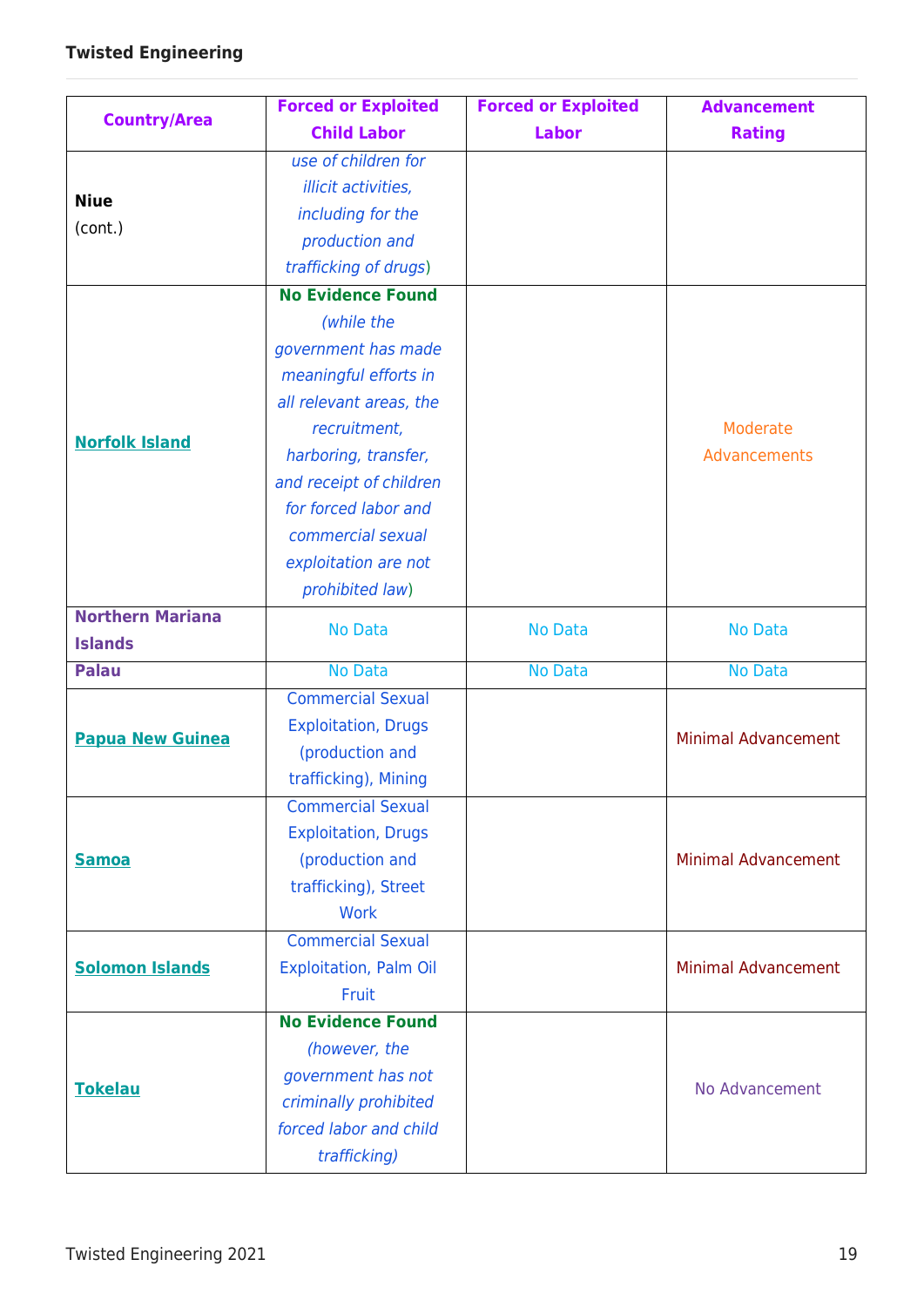| <b>Country/Area</b>      | <b>Forced or Exploited</b>    | <b>Forced or Exploited</b> | <b>Advancement</b>         |
|--------------------------|-------------------------------|----------------------------|----------------------------|
|                          | <b>Child Labor</b>            | <b>Labor</b>               | <b>Rating</b>              |
|                          |                               |                            | <b>Minimal Advancement</b> |
|                          | Agricultural Labor,           |                            | - Efforts made but         |
| <b>Tonga</b>             | <b>Commercial Sexual</b>      |                            | continued practice         |
|                          | <b>Exploitation, Fishing</b>  |                            | that delayed               |
|                          |                               |                            | advancement                |
| <b>Tuvalu</b>            | Domestic Servitude,           |                            | Moderate                   |
|                          | <b>Fishing</b>                |                            | Advancements               |
| <b>Vanuatu</b>           | <b>Commercial Sexual</b>      |                            |                            |
|                          | <b>Exploitation, Domestic</b> |                            | <b>Minimal Advancement</b> |
|                          | Servitude, Forestry           |                            |                            |
|                          | Work                          |                            |                            |
|                          | <b>No Evidence Found</b>      |                            |                            |
|                          | (no evidence of a             |                            |                            |
| <b>Wallis and Futuna</b> | child labor problem           |                            |                            |
|                          | was found, and the            |                            | No Assessment              |
|                          | country has a good            |                            |                            |
|                          | legal and enforcement         |                            |                            |
|                          | framework)                    |                            |                            |

### **THE CARIBBEAN**

| <b>Country/Area</b>                  | <b>Forced or Exploited</b><br><b>Child Labor</b>                                                                                                                                        | <b>Forced or Exploited</b><br><b>Labor</b> | <b>Advancement</b><br><b>Rating</b> |
|--------------------------------------|-----------------------------------------------------------------------------------------------------------------------------------------------------------------------------------------|--------------------------------------------|-------------------------------------|
| <b>Anguilla</b>                      | <b>No Evidence Found</b><br>(however, the law<br>does not prohibit the<br>involvement of<br>children in illicit<br>activities, including<br>the production and<br>trafficking of drugs) |                                            | No Advancement                      |
| <b>Antigua and</b><br><b>Barbuda</b> | <b>No Data</b>                                                                                                                                                                          | <b>No Data</b>                             | No Data                             |
| <b>Aruba</b>                         | <b>No Data</b>                                                                                                                                                                          | <b>No Data</b>                             | <b>No Data</b>                      |
| <b>Bahamas</b>                       | No Data                                                                                                                                                                                 | <b>No Data</b>                             | <b>No Data</b>                      |
| <b>Barbados</b>                      | <b>Commercial Sexual</b><br><b>Exploitation, Drugs</b><br>(trafficking)                                                                                                                 |                                            | <b>Minimal Advancement</b>          |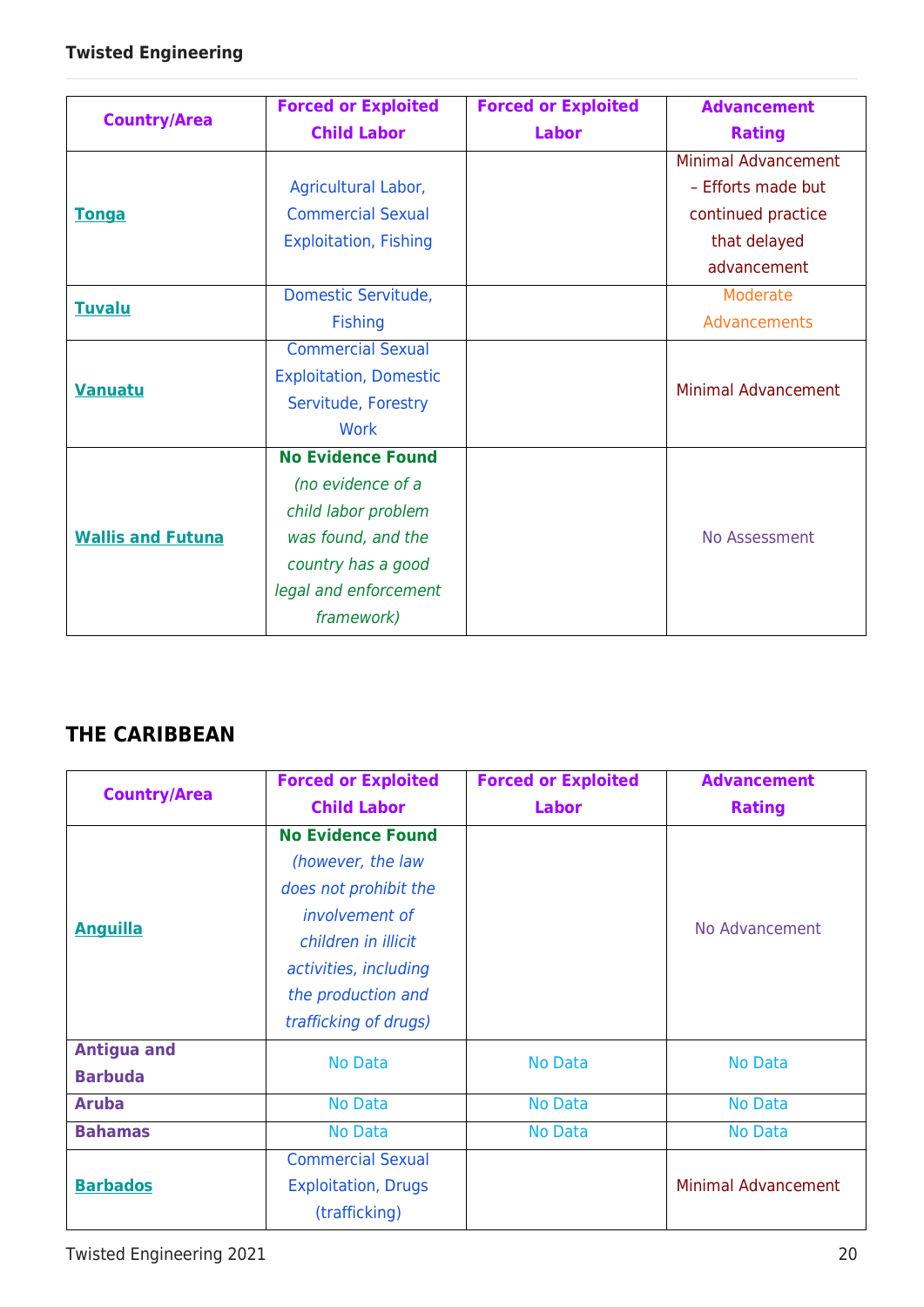| <b>Country/Area</b>       | <b>Forced or Exploited</b> | <b>Forced or Exploited</b> | <b>Advancement</b>         |
|---------------------------|----------------------------|----------------------------|----------------------------|
|                           | <b>Child Labor</b>         | <b>Labor</b>               | <b>Rating</b>              |
|                           | <b>No Evidence Found</b>   |                            |                            |
|                           | (however, the law          |                            |                            |
|                           | does not prohibit the      |                            |                            |
| <b>British Virgin</b>     | involvement of             |                            | No Advancement             |
| <b>Islands</b>            | children in hazardous      |                            |                            |
|                           | work or illicit            |                            |                            |
|                           | activities)                |                            |                            |
| <b>Caribbean</b>          | <b>No Data</b>             | <b>No Data</b>             | <b>No Data</b>             |
| <b>Netherlands</b>        |                            |                            |                            |
| <b>Cayman Islands</b>     | <b>No Data</b>             | <b>No Data</b>             | <b>No Data</b>             |
| <b>Cuba</b>               | <b>No Data</b>             | <b>No Data</b>             | <b>No Data</b>             |
| <b>Curaçao</b>            | No Data                    | <b>No Data</b>             | <b>No Data</b>             |
|                           | <b>No Evidence Found</b>   |                            |                            |
|                           | (however, the legal        |                            |                            |
|                           | framework does not         |                            |                            |
|                           | protect against the        |                            |                            |
|                           | use of children in         |                            |                            |
| <b>Dominica</b>           | pornography or             |                            | <b>Minimal Advancement</b> |
|                           | pornographic               |                            |                            |
|                           | performances, illicit      |                            |                            |
|                           | activities, including      |                            |                            |
|                           | the production and         |                            |                            |
|                           | trafficking of drugs)      |                            |                            |
|                           | <b>Baked Goods, Coffee</b> |                            |                            |
| <b>Dominican Republic</b> | <b>Commercial Sexual</b>   | Sugarcane                  | Moderate                   |
|                           | Exploitation, Rice,        |                            | Advancements               |
|                           | <b>Sugarcane, Tomatoes</b> |                            |                            |
|                           | <b>No Evidence Found</b>   |                            |                            |
|                           | (however, the legal        |                            |                            |
|                           | framework does not         |                            |                            |
|                           | protect against the        |                            |                            |
|                           | use of children in         |                            |                            |
| <b>Falkland Islands</b>   | hazardous work, nor        |                            | <b>Minimal Advancement</b> |
| (Islas Malvinas)          | does the law prohibit      |                            |                            |
|                           | adults from using,         |                            |                            |
|                           | procuring, and             |                            |                            |
|                           | offering a child for the   |                            |                            |
|                           | production and             |                            |                            |
|                           | trafficking of drugs)      |                            |                            |
| <b>French Guiana</b>      | <b>No Data</b>             | No Data                    | No Data                    |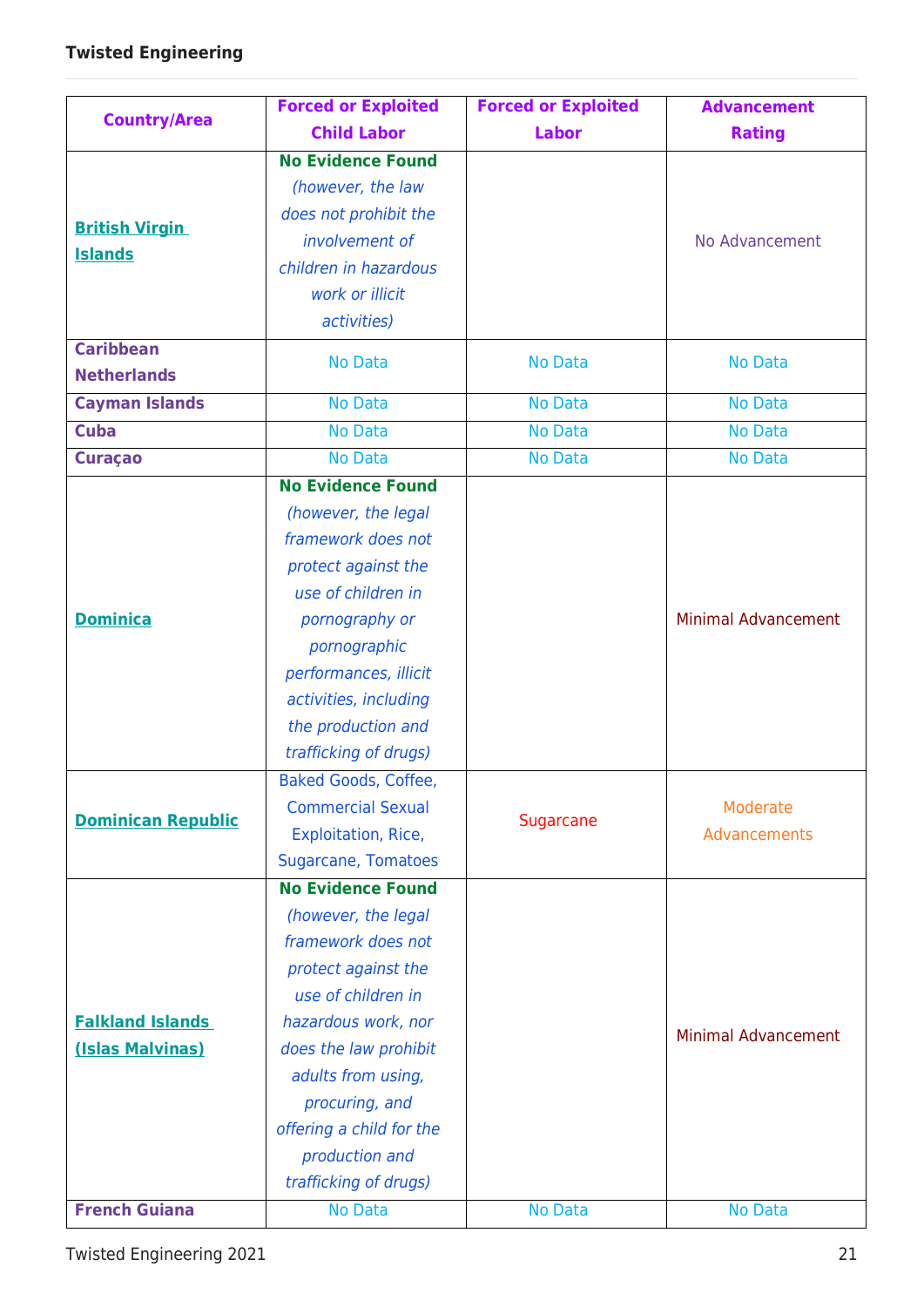| <b>Country/Area</b>            | <b>Forced or Exploited</b>  | <b>Forced or Exploited</b> | <b>Advancement</b>         |
|--------------------------------|-----------------------------|----------------------------|----------------------------|
|                                | <b>Child Labor</b>          | <b>Labor</b>               | <b>Rating</b>              |
|                                | <b>No Evidence Found</b>    |                            |                            |
|                                | (however, the legal         |                            |                            |
|                                | framework does not          |                            |                            |
|                                | protect against the         |                            | No Advancement             |
|                                | use of children in          |                            |                            |
| Grenada                        | commercial sexual           |                            |                            |
|                                | exploitation,               |                            |                            |
|                                | hazardous work, and         |                            |                            |
|                                | illicit activities,         |                            |                            |
|                                | including the               |                            |                            |
|                                | production and              |                            |                            |
|                                | trafficking of drugs)       |                            |                            |
| <b>Guadeloupe</b>              | <b>No Data</b>              | <b>No Data</b>             | <b>No Data</b>             |
| Guyana                         | <b>Commercial Sexual</b>    |                            | Moderate                   |
|                                | <b>Exploitation, Mining</b> |                            | Advancements               |
| <b>Haiti</b>                   | Agricultural Labor,         |                            | <b>Minimal Advancement</b> |
|                                | <b>Domestic Servitude</b>   |                            |                            |
|                                | Agricultural Labor,         |                            |                            |
|                                | <b>Commercial Sexual</b>    |                            |                            |
| <b>Jamaica</b>                 | <b>Exploitation, Drugs</b>  |                            | Moderate                   |
|                                | (production and             |                            | Advancements               |
|                                | distribution), Street       |                            |                            |
|                                | <b>Work</b>                 |                            |                            |
| <b>Martinique</b>              | No Data                     | <b>No Data</b>             | <b>No Data</b>             |
|                                | <b>No Evidence Found</b>    |                            |                            |
|                                | (however, the legal         |                            |                            |
|                                | framework does not          |                            | No Advancement             |
| <b>Montserrat</b>              | prohibit the                |                            |                            |
|                                | recruitment of              |                            |                            |
|                                | children by non-state       |                            |                            |
|                                | armed groups, or use        |                            |                            |
|                                | in hazardous work)          |                            |                            |
| <b>Puerto Rico</b>             | <b>No Data</b>              | <b>No Data</b>             | <b>No Data</b>             |
| <b>Saint Kitts &amp; Nevis</b> | No Data                     | No Data                    | <b>No Data</b>             |
| <b>Sint Maarten</b>            | No Data                     | <b>No Data</b>             | <b>No Data</b>             |